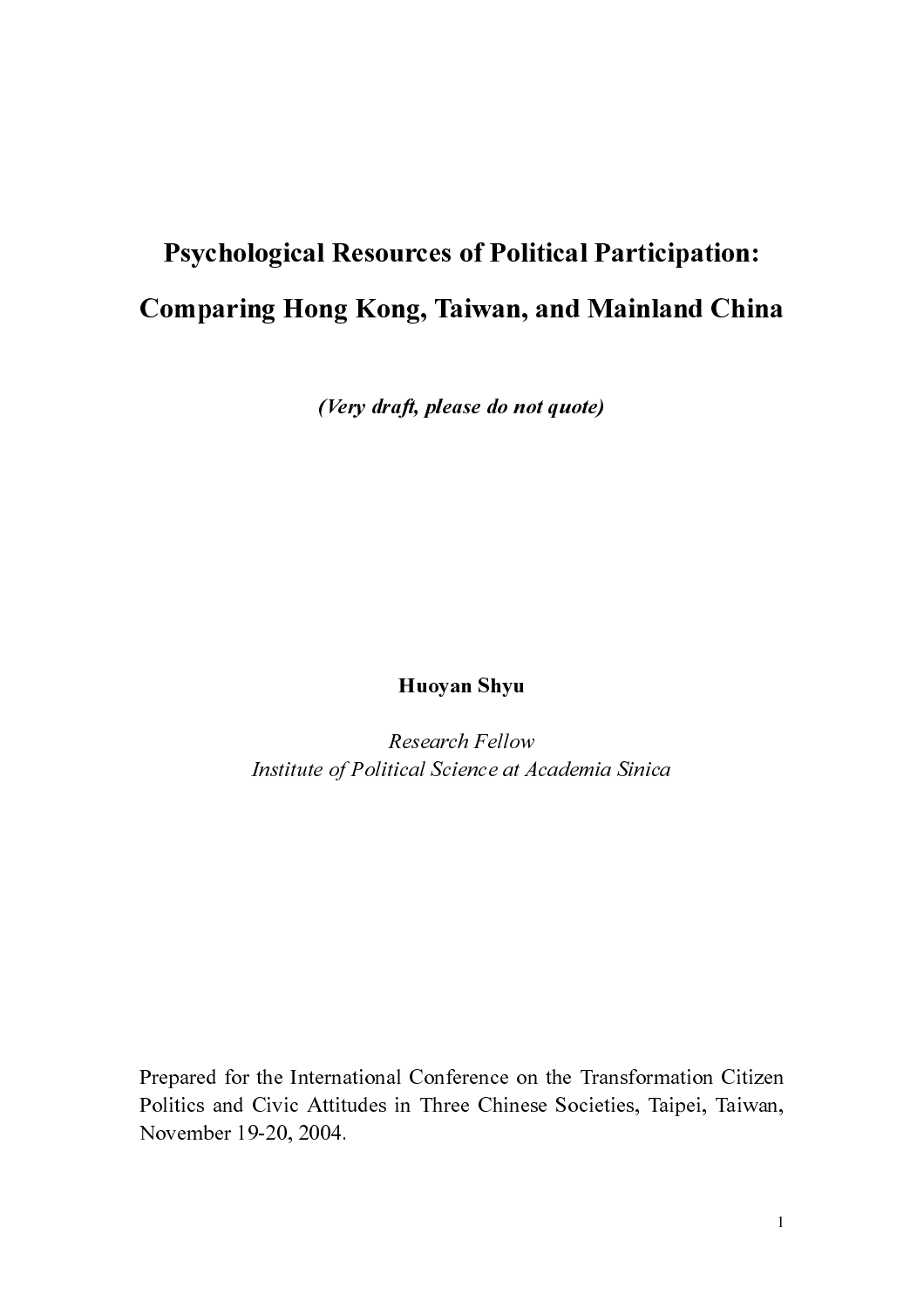# Introduction

Political participation is composed of a variety of political acts that private citizens seek to influence or to support government and politics. As political acts are kinds of action directing to influence government and politics, which for most citizens are beyond the normal activities of their daily life, political participation is therefore costly and driven category of actions that citizens seldom do. Costly and rare as they are, the volume of political participation thus is spread disproportionately among citizens dependent on their available time, energy and resources to do so. Virtually, as having been well explored and documented since the 1960s along with the growth of behavioral approach in political science, participation of private citizens in politics is taken as the function of stimuli, personal factors, social position, and environmental variables, succinctly summarized in a seminal book by Lester W. Milbrath (1967) and M. L. Goel (1977). This paper then attempts to pick up those psychological factors that activate, motivate, or drive citizens to take part in political processes.

 Mass political participation in three Chinese societies, namely, Hong Kong, Taiwan and Mainland China, is significant in itself, since it has rarely been studied empirically as well as comparatively. The aim of this paper is to explore how political participation in three Chinese societies is linked to psychological factors, and varied among different societies accordingly. In so doing, we attempt firstly to explore what psychological factors differentiate private citizens in their volume of political participation and their preferred mode as well. In the end, we expected to provide some grounded explanations by analyzing available survey data conducted in the three Chinese societies.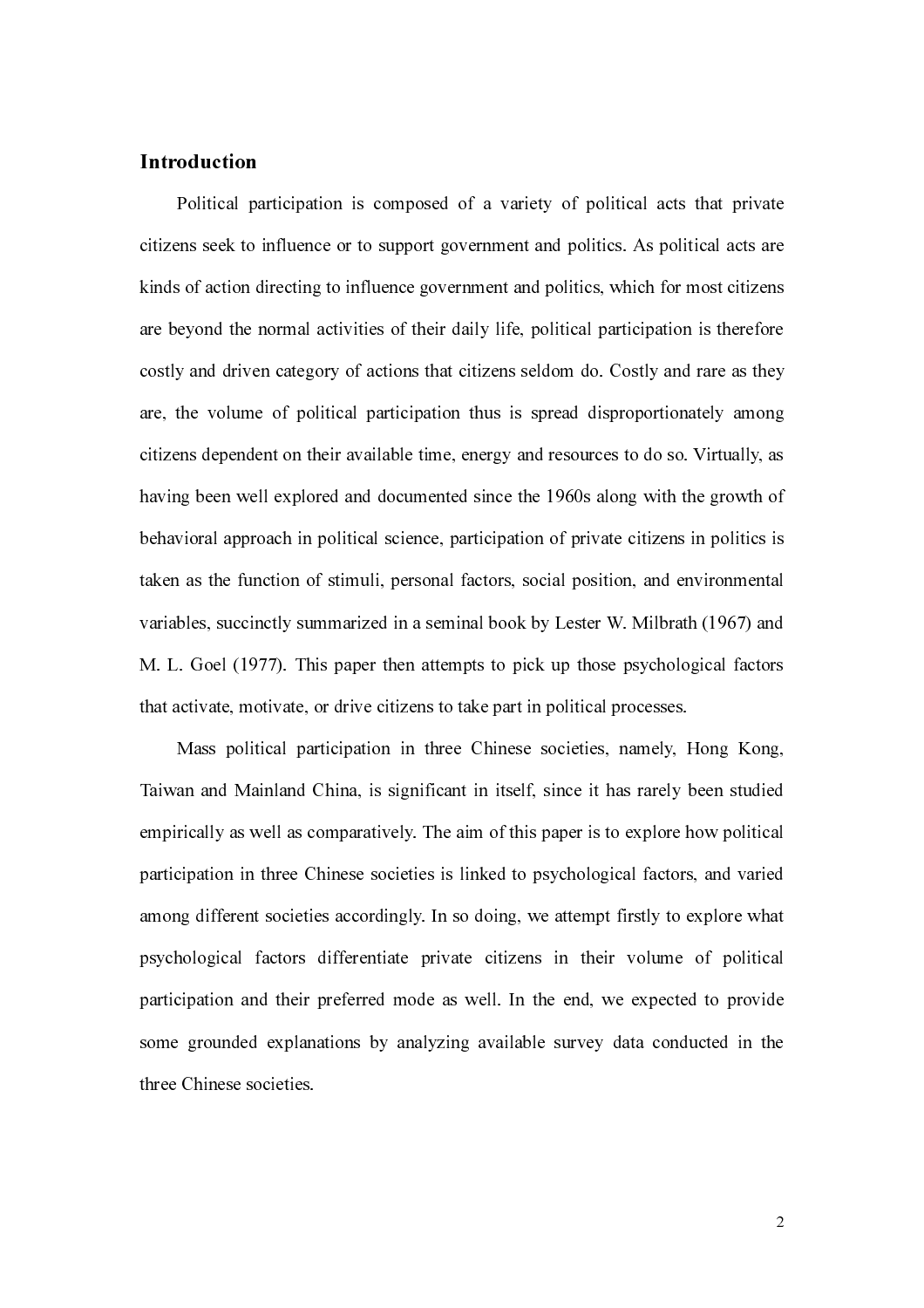# Psychological Resources of Political Participation

From what has already been said in psychology, we should not be surprised to find a psychological explanation for individual's overt actions, be it through psychological processes that an individual is able to make sense of outside world. Presumably, those actions taking part in politics are consequently expected to require more psychological forces than other social behavior. Psychological resources of political participation are noted as those important psychological determinants of political actions. And, as widely studied and well grounded, these psychological correlates of political actions are mainly carried on by these psycho-political concepts: political efficacy (or alienation), political trust (or distrust), political involvement, and political knowledge, just to name some most important ones to be explored in our analysis.

 First, political efficacy is defined as the feeling that individual political action does have, or can have, an impact on the political process, according to Angus Campbell *et al.* (1954) in *The Voter Decides*. Undoubtedly, since the publication of classic The *American Voter* in 1960, the concept of political efficacy has become one of the most widely utilized psycho-political con classic The *American Voter* in 1960, the concept of political efficacy has become one<br>of the most widely utilized psycho-political concepts in political behavior, and its<br>associated measured items, however being slight re of the most widely utilized psycho-political concepts in political behavior, and its associated measured items, however being slight revised later, are widely adopted and discussed as well. (Craig, Niemi, and Silver 1990). Political efficacy is a key concept in the explanation of why private citizens take part in politics, especially in conventional modes. In measurement, we consider Balch's (1974) analysis to further look at two embedded components of political efficacy, the internal and external efficacy, separately.

 Second, political trust is an important psycho-political concept in understanding of political participation. Developed by the Michigan SRC, and enriched by Arthur Miller and Jack Citrin's debate (1974), political trust is widely applied to explain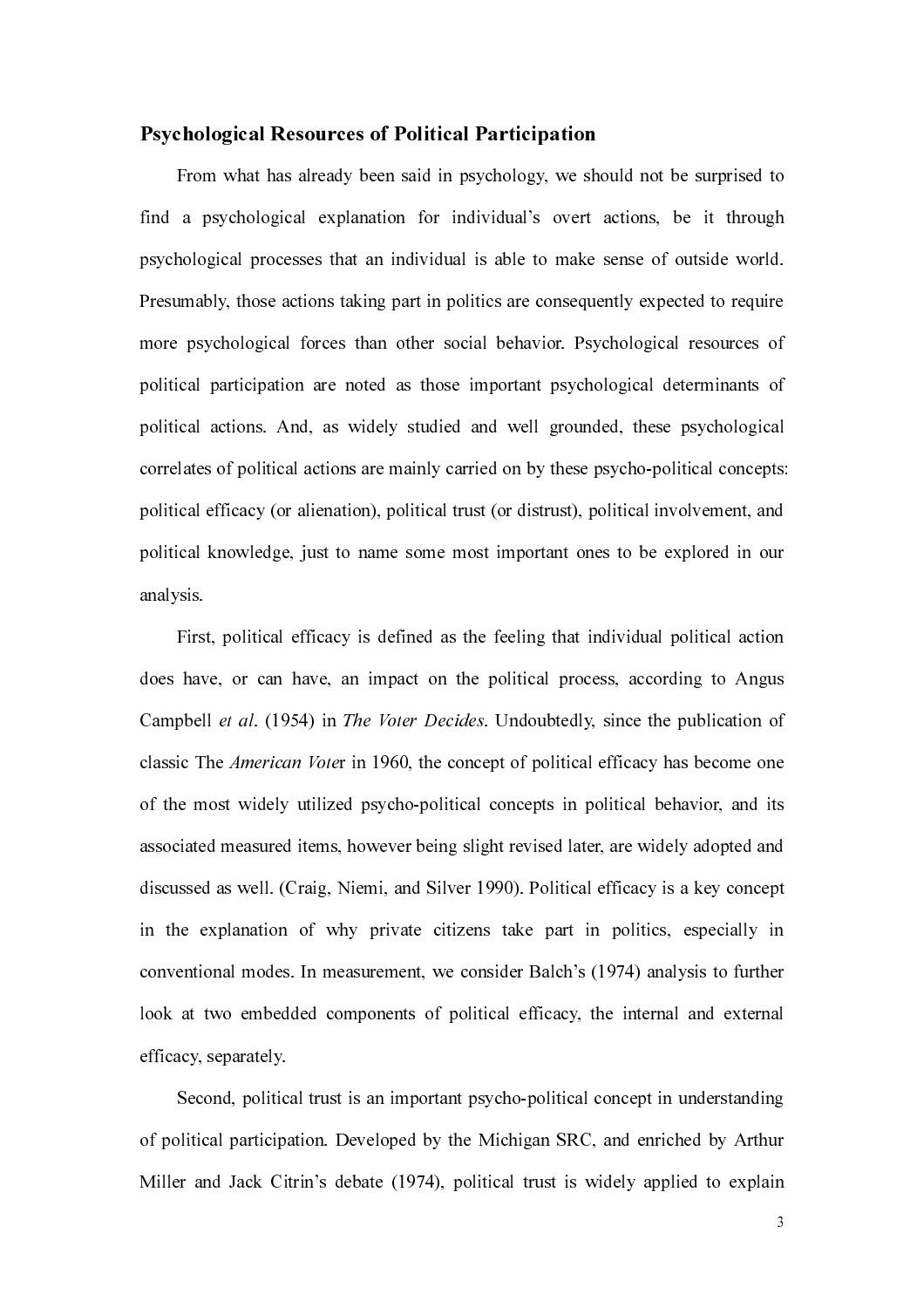conventional political participation and, contrarily, political distrust is used to predict unconventional political participation. Citizens with higher level of political trust are those who believe that governmental officials tends to take care of people's welfare and that politics is not all dirty. On contrast, citizens with low level of political trust (or political distrust or even politically alienated) are those who believe politician tend to manipulate people, and that political leaders are corrupt and self-serving, and that special interests weld too much power as well. As "external political efficacy" is about the belief that government is responsive, the feelings of political trust and the feelings of political efficacy are correlated.

 Third, political involvement (or political interest) refers to the degree to which citizens are interested in, concerned about politics and public affairs. People who are more interested in politics are more likely to talk politics and discuss it with others; in the same vein, they are also more exposed to political stimuli and reinforced their psychological involvement in politics. Political involvement or political interest is well found as an important psycho-political characteristic correlated with political participation, however, its strength of ties varies with different participatory modes (Verba, Nie, and Kim 1971; Milbrath and Goel 1977) and even fluctuates in three Chinese societies, which are culturally homogeneous but diverse in levels of socio-economic development. By political interest, we refer to psychological involvement in politics, which on the one hand is same as Milbrath and Goel's usage (1977) and much narrower than what is conceptualized by Verba, Nie and Kim (1978) on the other. They package "awareness of politics, interest in politics, information, and attention to media" (*Ibid.*:71) into the concept of "psychological involvement in politics." However, we prefer to treat them as separate components, not only explore how political involvement relates to participatory politics." However, we prefer to treat them as separate components, not only explore how political involvement relates to participatory acts, but also look at political knowledge and media exposure behave in relation to political participation as follows.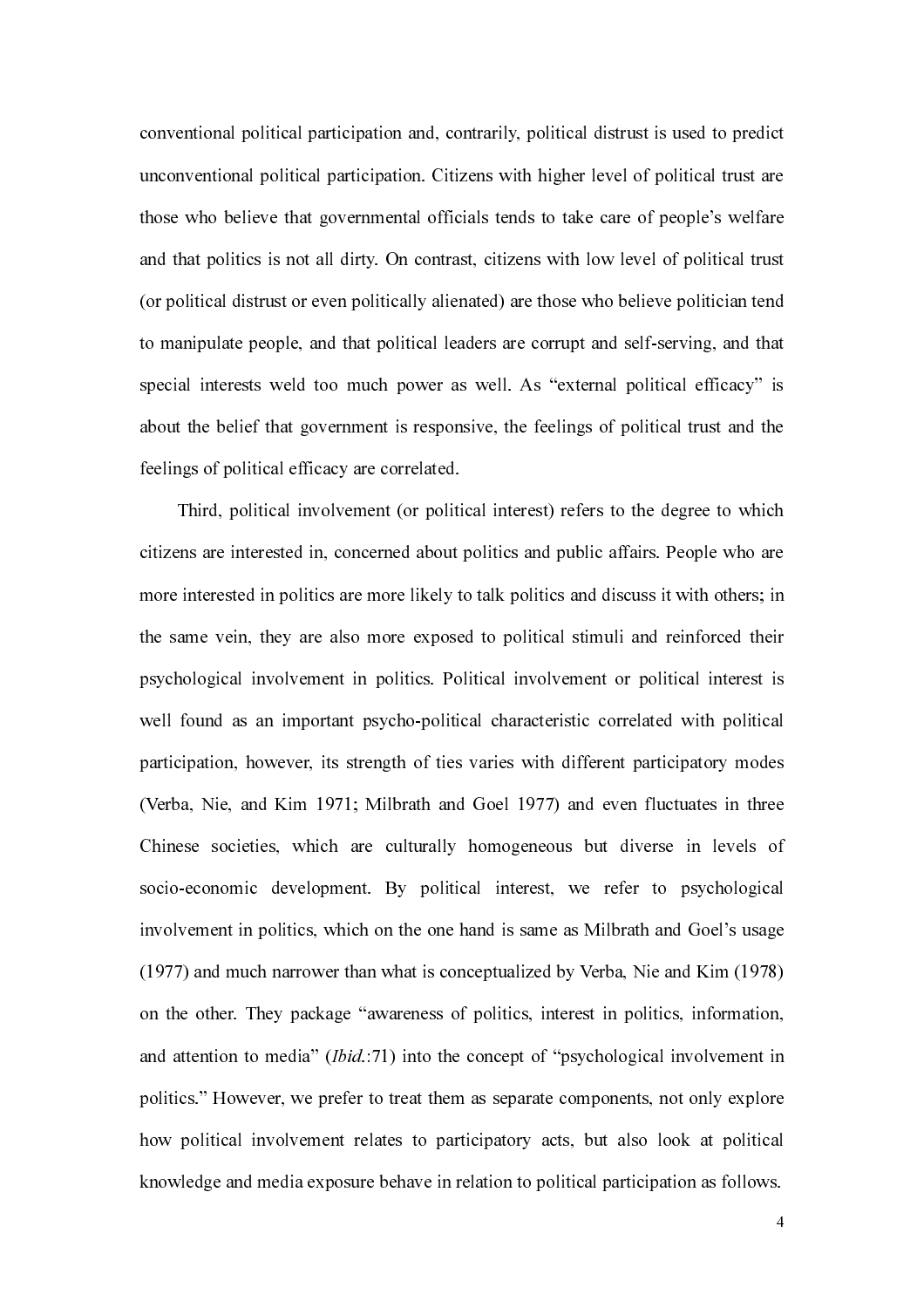Fourth, political knowledge is related to how well people know about political world. Unlike education, which indicates the certain level of formal training and potential capability of individual in understanding of political affairs, the variable of political knowledge is designed to directly measure people's knowledge level about the correct name-recognition of government head and of foreign political leaders. For many cases, knowledge about prominent political figures as such or political affairs in general are not limited to learn in school, and one may obtain in different ways in social interaction. For example, in a rapid changing society, those who have less education may obtain high level of political knowledge, if they have more chance to work in related lines of walk and travel widely around and pay more attention to politics. However correlated, political knowledge is not equated to educational level intrinsically. If people's educational obtainment represents a trained capability determined mainly by location in the social structure, the level of political knowledge indicates a learned capacity largely motivated by individuals.

Finally, media exposure (by which political information is gained for most people) is also considered as an important psycho-political variable in predicting conventional and unconventional participation. Being highly correlated with education and political knowledge variables, media exposure is to tap people's volume of information flow through watching television, reading newspapers, and listening radio. Along with the wide-spreading of available mass media, not to mention the "world-wide web internet" through electronic devices (not included in our analysis), that people come to know about political affairs and governmental activities inevitably relies more and more heavily on mass media accordingly. People's habit in watching television, reading newspapers and listening radio not only create a knowledgeable one-way learning but also infuse them with political information byproduct. As political information is essential for people to take part in

the contract of the contract of the contract of the contract of the contract of the contract of the contract o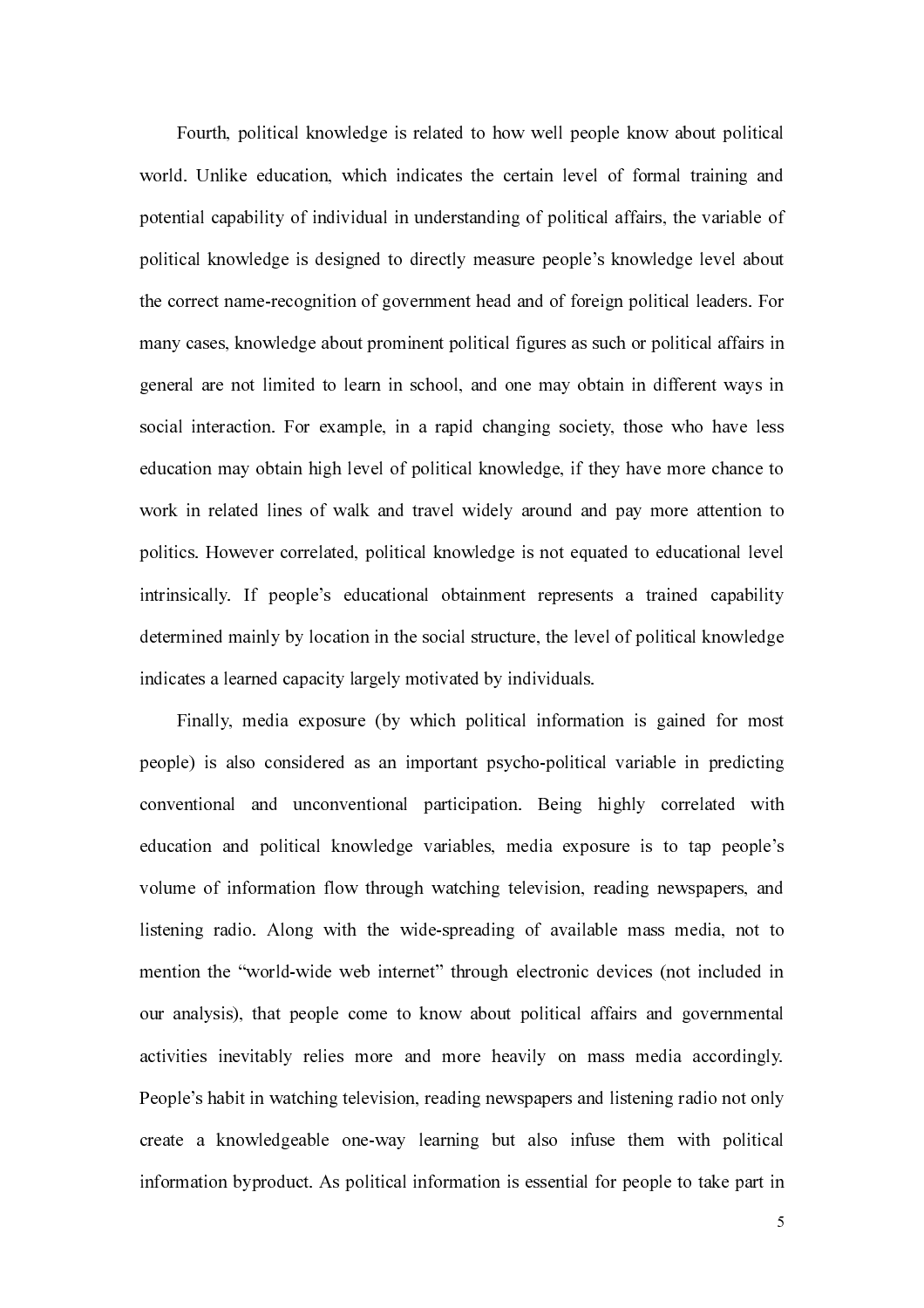politics, so is media exposure to provide such availability of information flow.

Our analysis as follows is to strike out some psychological explanations of political participation in the three Chinese societies. The focus is to highlight the effect of political efficacy, political trust, political involvement, political knowledge, and media exposure on political participation. In reality a person's psychological resources of any kind are intrinsically intertwined and integrated into one's personality as a whole, however, analytically being treated as separate components carried on by these studied concepts. Therefore, these psychological resources are to be, as expected, correlated in certain ways exerting various influences on different participatory acts either jointly or respectively.

# Political Participation in three Chinese Societies

Our analysis draws on mass survey data that form a comparative study of political participation and political culture in Mainland China, Taiwan and Hong Kong. Taking stock of political participation studies, especially pioneered by Verba, Nie, and Kim's (1971) adventure in the modes, political participation in three Chinese societies in our analysis (\*\*elsewhere, see Any Nathan and Tianjian Shi's paper\*\*) has been identified and classified into six participatory modes: voting, election-related activity, contacting, adversarial appeal, and protest that are directing to influence political process, conventionally and unconventionally. Since our dependent variable is different participatory modes and overall participation, let's first recapitulate the shape of each participatory mode and overall participation.

In comparison, as shown in the appendix Table 1, it is significantly different in each mode of political participation among three Chinese societies. Due to a long history of election practice in Taiwan, voting participation rate in Taiwan, as Figure 1 shows, is much higher than that in Hong Kong and Mainland China. It has been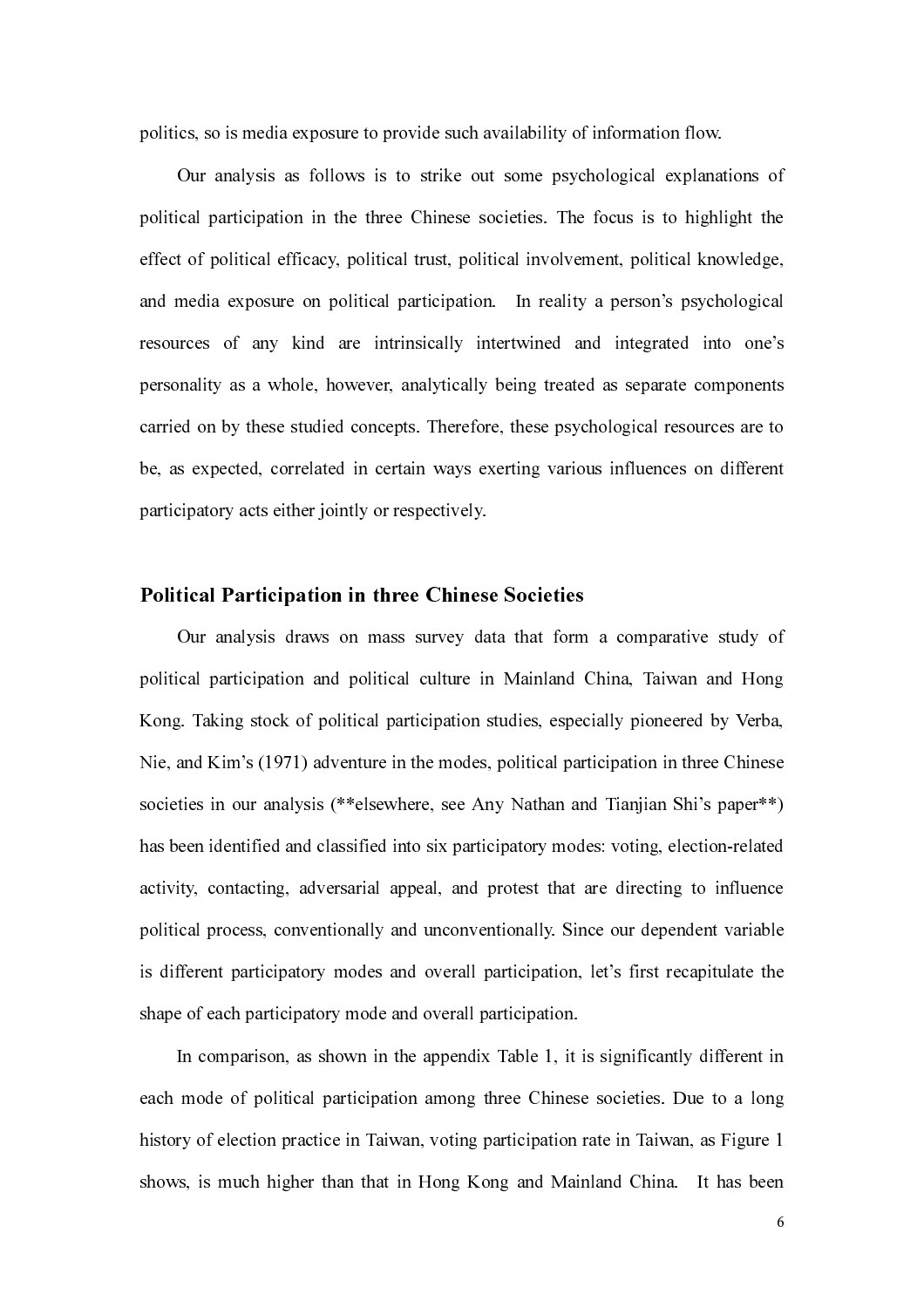documented and confirmed that institutional constraint such as registration requirement is set hurdle to voting participation and mobilization effort promotes it. (Verba, Nie, and Kim 1978; Wolfinger and Rosenstone 1980) Therefore, Hong Kong's voting participation rate is lower than China's, even though voting in China does not give much real political choice to people. Since campaign activities are closely linked to voting participation, this shape of voting participation holds similar to that of election-related participation, as shown in Figure 2. Taiwanese's election-related participation is the highest, and people in Hong Kong have the least volume of election-related participation.

# [Figure 1 and 2 about here]

Particularized Contacting is an output-oriented mode of political participation, as it is directed to influence outcomes (Verba, Nie, and Kim 1971; Verba and Nie 1972). In an authoritarian society, input-oriented participation is virtually limited to support rather than demand side, however, most of people's political demand could be recast to output side, as embodied in subjective political culture. In such cases, people taking part in the political process to influence the policy outputs, such as asking for help or expressing their opinions, may go many ways: Either initiating personal contact with government official or passing them through their available personal ties and networks. As shown in Figure 3 and 4, in authoritarian Mainland China, particularized contacting and network-oriented participation are significantly higher than those in democratic Hong Kong and Taiwan. In Taiwan people's dissatisfaction of governmental output may easily translate into demand input through periodical elections, such as shown above with a higher participation rate in voting and electoral activities.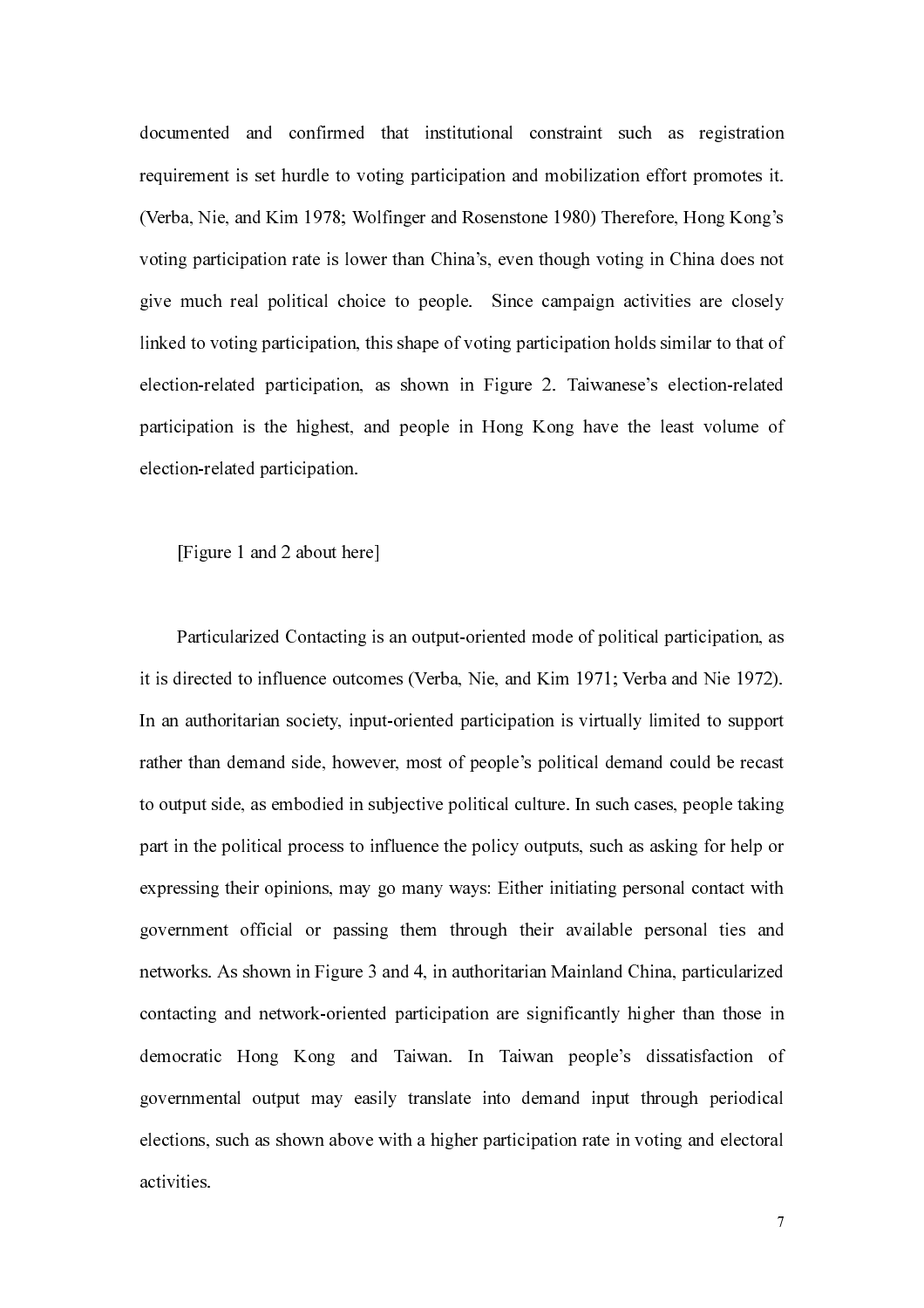[Figure 3 and 4 about here]

 Moreover, as to be manifested in the following Figure 5 and 6, Hong Kong people would take adversarial and protest mode of participation to relieve their political grievances, since they have accustomed to a strong civil tradition under long history of British rule. Adversarial appeal and protest are kinds of unconventional mode of participation, and people in Mainland China are most prohibited to take such participatory acts, which are taken as challenging and damaging legitimacy of ruling party. As expected, adversarial appeal and protest is much lower in Mainland China, accordingly.

[Figure 5 and 6 about here]

Finally, we turn to look at the overall political participation in Hong Kong, Taiwan, and Mainland China. As shown in Figure 7, the volume of overall political participation is compared cross-nationally based on a summated-standardized scale. It is significantly contrasting that Taiwanese people have the highest and Hong Kong people have the lowest level of political participation. Due to different items applied to measure the frequency of participatory acts and of different survey areas, it seems to need double check, even though the raw scores of each participatory mode and the overall participation are standardized. In so doing, we construct another scale of the overall political participation by doing a factor analysis of the pooled-data. Unlike the averaging of a summated scale, the mean of this factorial overall participation score is statistically set to 0, and its standard deviation is 1. As shown in Figure 8, the same shape of political participation among three Chinese societies is also very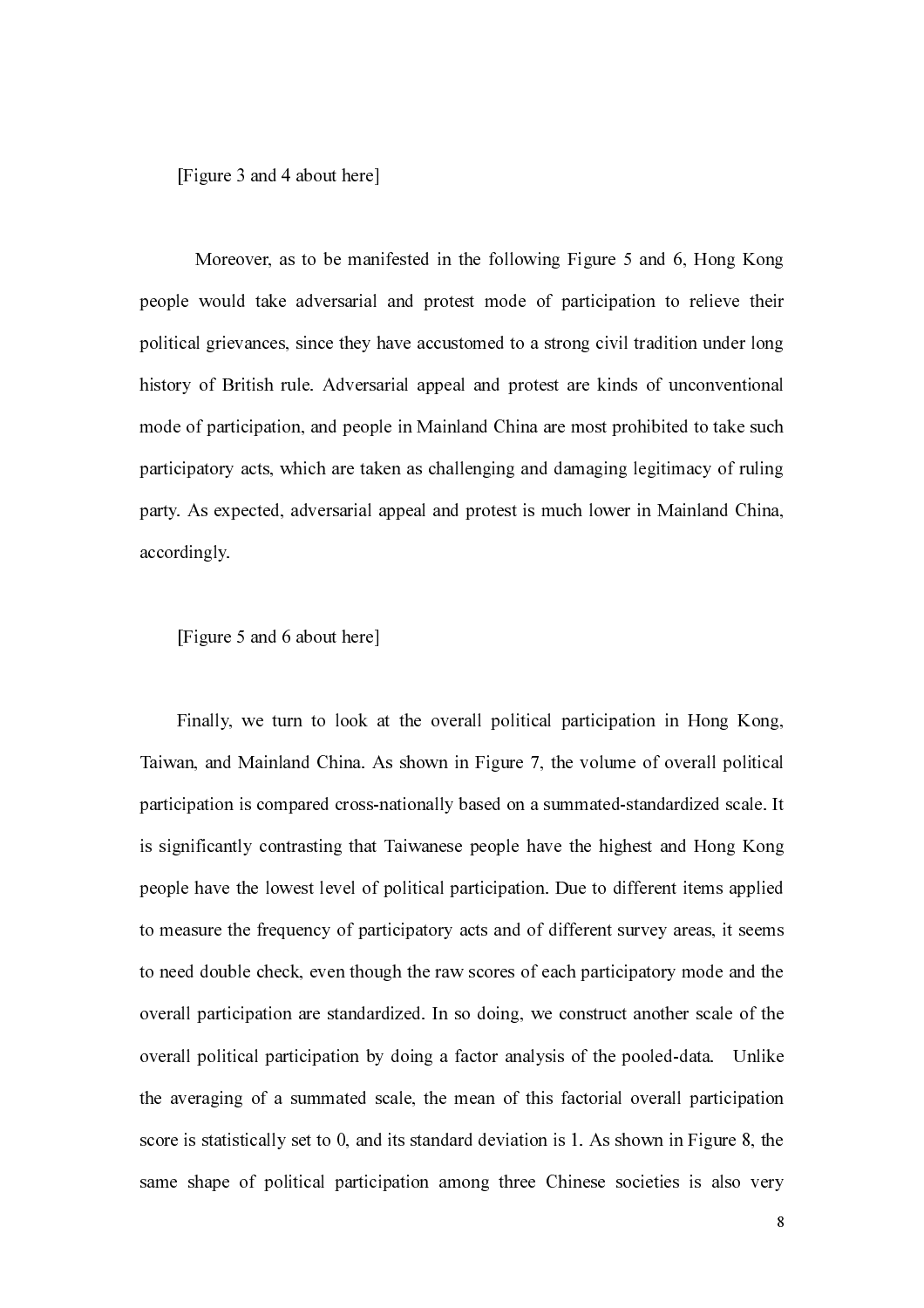contrasting as it is identified in Figure 7.

[Figure 7 and 8 about here]

# Political Empowerment of People in Three Chinese Societies

Psychological resources of political participation, as we refer to political efficacy (internal and external), political trust, political involvement, political knowledge, and media exposure, are important psycho-political characteristics that activate, motivate, and drive private citizens to take part in politics. People who equipped with these psychological traits are said to have been empowered to play an active role in the political process in general and, if necessary, to push-pull themselves to be more frequent or intense in pursuit of their political goals. In other words, people's political empowerment can be fairly assessed by their holding of these psycho-political characteristics.

Let's look at each psycho-political characteristic and compare them across three Chinese societies. First as the Appendix Table 2 shows, there found significant differences in Hong Kong, Taiwan, and Mainland China for each components of political empowerment. As shown in Figure11, people in Taiwan and Mainland China have a higher level of internal political efficacy. However, people in Taiwan have the lowest level of external political efficacy comparing to the highest level held by their counterpart in Mainland China. The pattern of the levels of people's internal efficacy and external efficacy is found reversed to compare Taiwan with Hong Kong case. Hong Kong people have lower level of internal efficacy might then reflect their uncertainty and inability about the democratic future before 1997 or the state of being deprived of political rights for long under the British colonial rule. Their higher level of external efficacy might also indicate the paternalistic nature of British colonial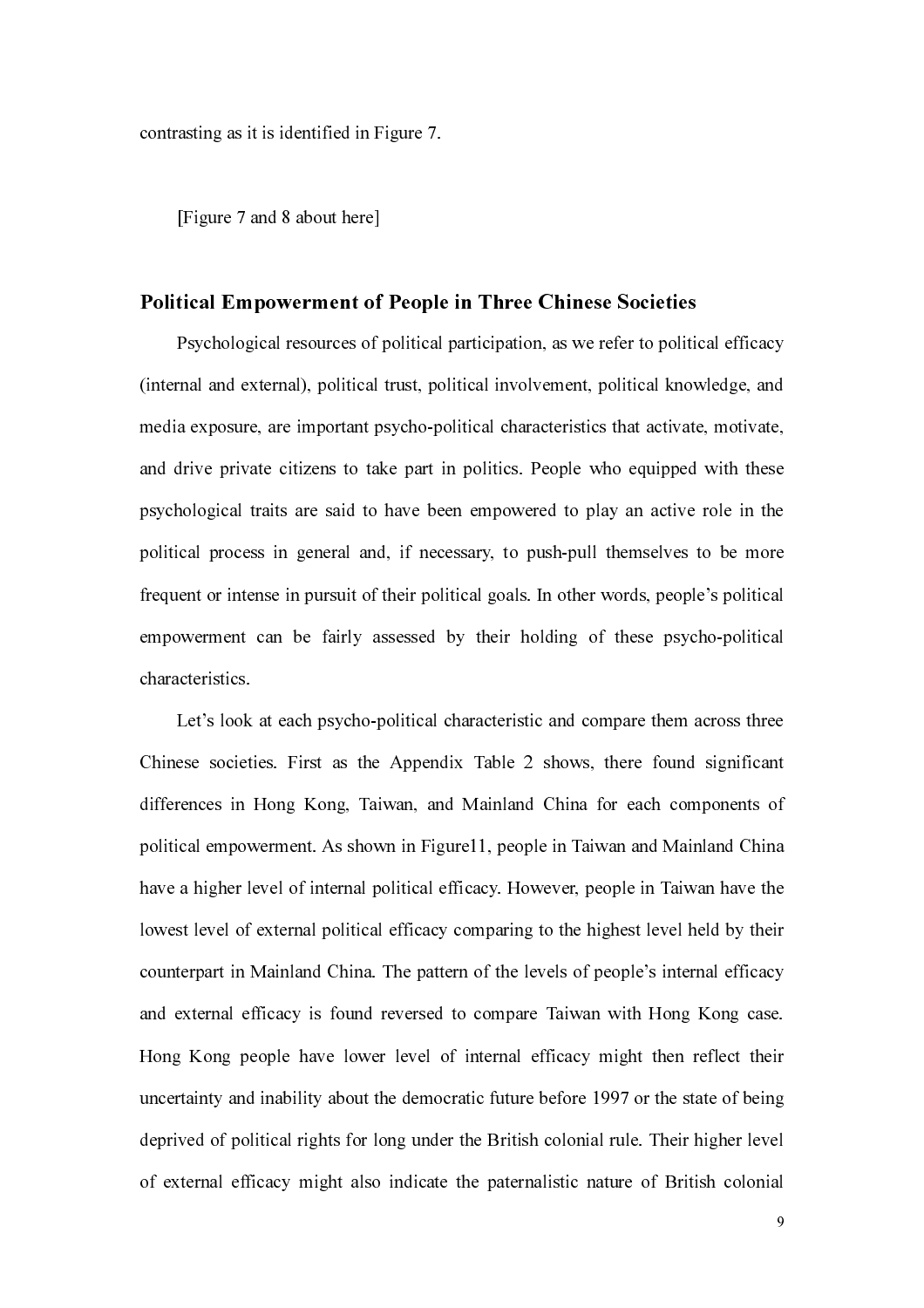government. In contrast, in Taiwan at the time people cheered their democratic breakthrough then found to go astray without a compatible democratic accountability of the government. Both relative high level of internal and external political efficacy, however, may be a resultant of the beginning of political liberalization after Deng's rule.

#### [Figure 9 and 10 about here]

Political trust in our measure refers to people's evaluation of rightness of the government's decisions and of the fitness of political systems. As expected and shown in Figure 11, people in Mainland China under an authoritarian rule are more habituated to be uncritical to their government and political system, so have the highest level of political trust, comparing to their counterparts in Hong Kong and Taiwan, where critical citizens are consequentially nurtured along with more modernizing of the society. In Figure 12, we also found the level of political involvement is significantly high in Mainland China than in Hong Kong and Taiwan. People in Mainland China are more interested in politics and more likely to discuss politics with others. It is quite reasonable to think that living in an over-politicized society people have to attentive to politics, as political correctness matters in their life. As society has become more modernized and the political arena become more democratic or market-oriented, politics may loose it ground in people daily life, as in Taiwan and Hong Kong.

[Figure 11 and 12 about here]

To compare, it is noteworthy that people in Mainland China has the lowest level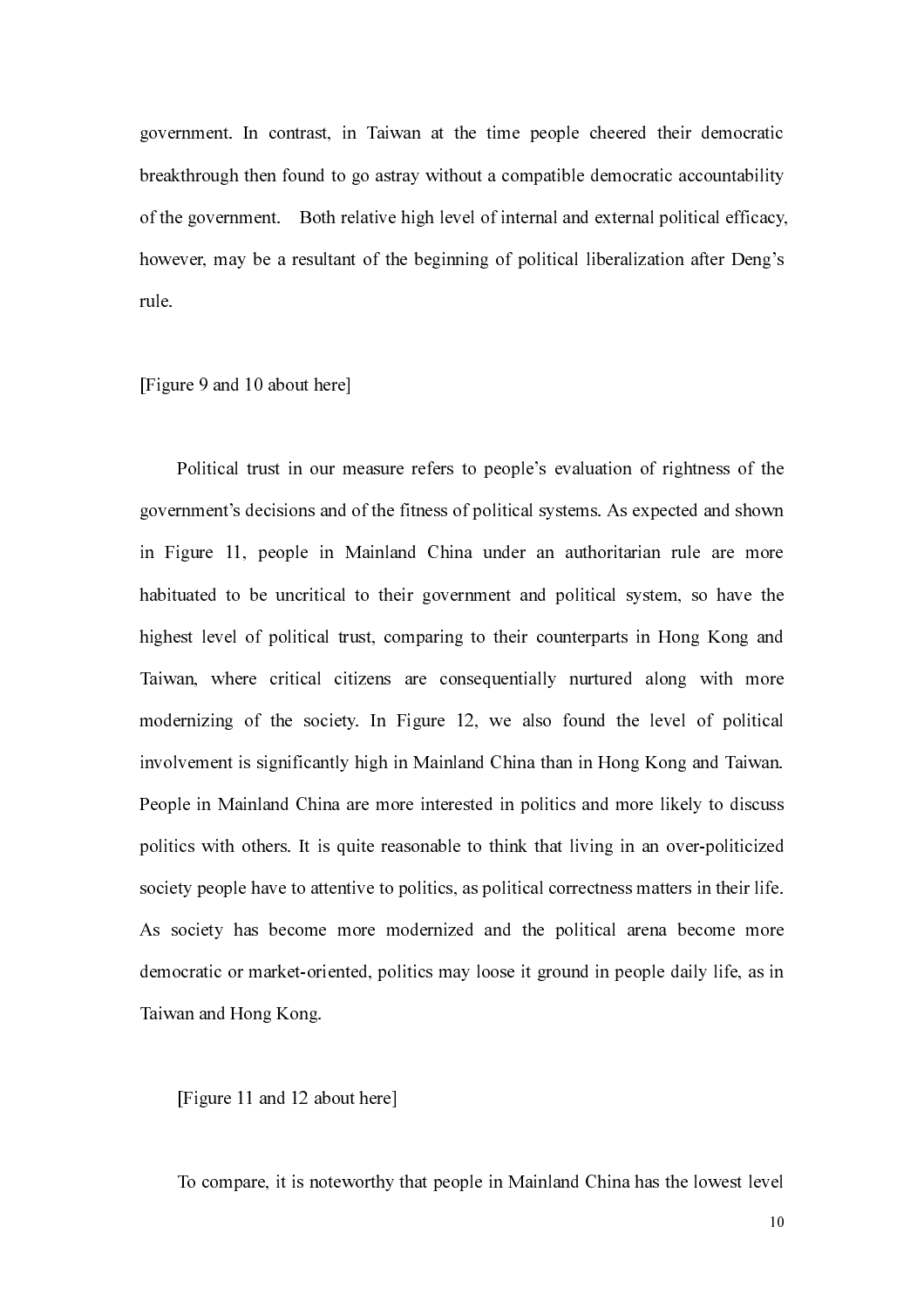of political knowledge and media exposure, however, they have the highest level of political interest, as compared and shown in Figure 13 and 14. It seems hardly true that people in Mainland China are ill informed so as to become more interested in politics and talking or discussing politics with others in making up scarcity of their political knowledge. Look at the cases in Taiwan and Hong Kong the underlining reason may be the resultant of the overall level of socioeconomic development and its availability of social learning resources such as newspapers and other wireless mass media. One of the determinants to the level of political knowledge is of course the level of formal education. In average, people in Taiwan and Hong Kong are more educated than those counterparts in Mainland China. How come the participation pattern if most of people are very interested in politics and ignorant at the same time? Maybe they are more likely to engaged in the mobilized and support-oriented political participation.

[Figure 13 and 14]

#### Determinants of Political Empowerment

 What demographic and socioeconomic factors can explain individual difference in political empowerment in terms of internal/external political efficacy, political trust, political involvement, political knowledge and media exposure? To assess their possible determinants, we regress these psycho-political attributes on sex, age, year of education, occupation (dichotomized to be white collar vs. others), and monthly income. In summery, as shown in Table 1 through Table 6, we need only to stress some points to see the pattern of their causal relationships. Firstly, for all these psycho-political characteristics, education is the most powerful predictor across three Chinese societies, same as those widely found and confirmed elsewhere in this area of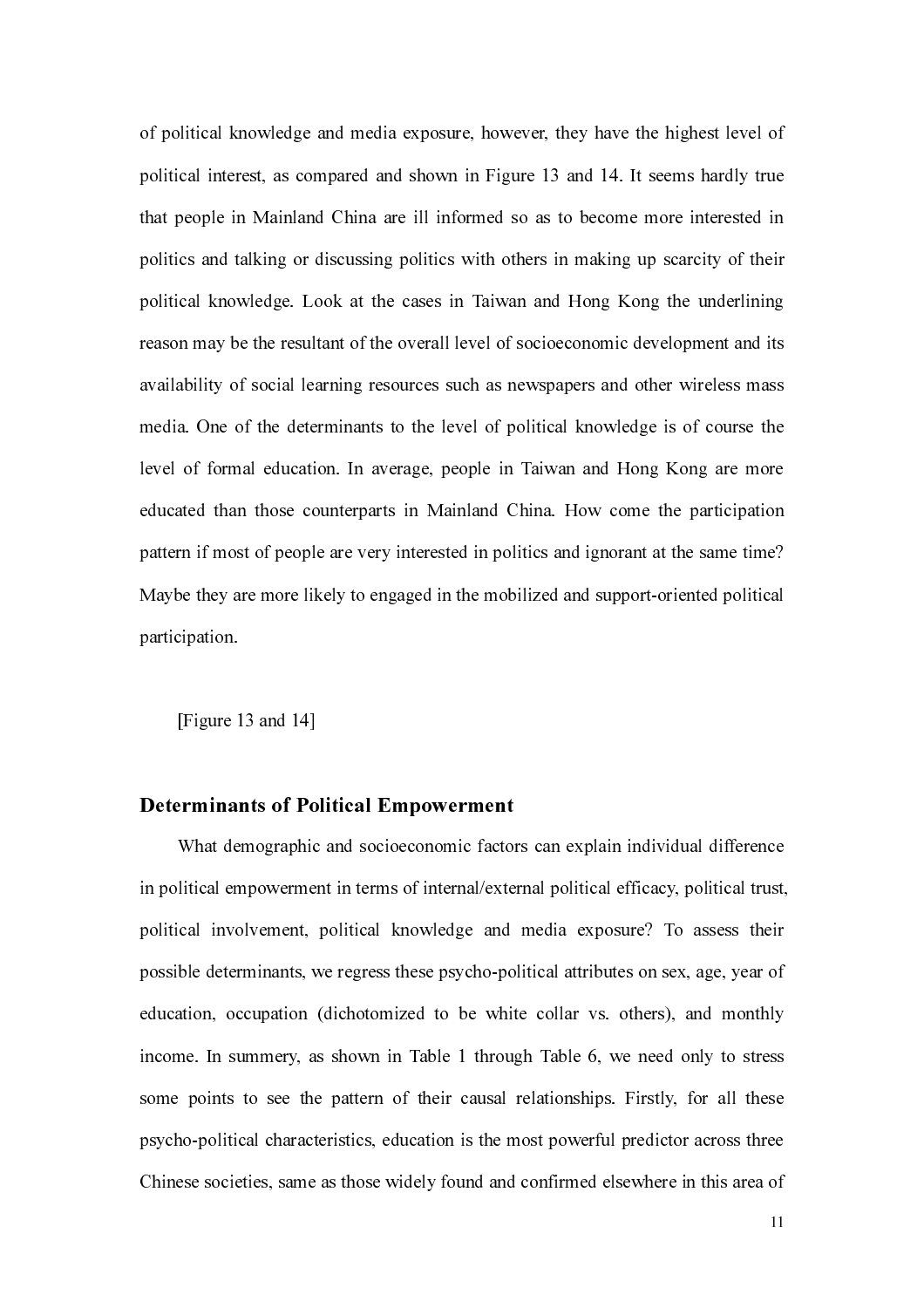studies that people who are more educated have stronger sense of internal and political efficacy, political involvement, political knowledge and media exposure. However, the negative relationship between education and political trust is somewhat unexpected, to what has been found in earlier study of American case (Campbell et al. 1960; Abramson 1983), but quite reasonable in three Chinese societies. In western societies, the education-driven model has been postulated to explain the positive relationship between education and political trust, and social-deprivation model to the explanation of black's low feelings of political trust. Both models may not work in our case. Education may function as a drive for people to ask for more transparency of governmental actions and to be able to find fault with government officials. That is, in authoritarian Mainland China or transitional Hong Kong and Taiwan, higher level of education will pull political trust downward rather than push upward. Same as education, income variable also has negative effect on political trust both in Taiwan and Mainland China. Moreover, white-collar people in Hong Kong are found to have higher level of political trust, and in contrast, they have significantly lower level of political trust in Mainland China.

# [Table 1- Table 6 about here]

Secondly, sex is the second important predictor variable in the understanding of political empowerment of Chinese people. The effect of gender difference on internal political efficacy, political involvement, political knowledge, and media exposure is significant, and the pattern of relationship that the male hold stronger of these psycho-political characteristics than the female do is unanimous across three Chinese societies. However, as Table 2 shows, the significant relationship between sex and external political efficacy is only found in the case of Mainland China, which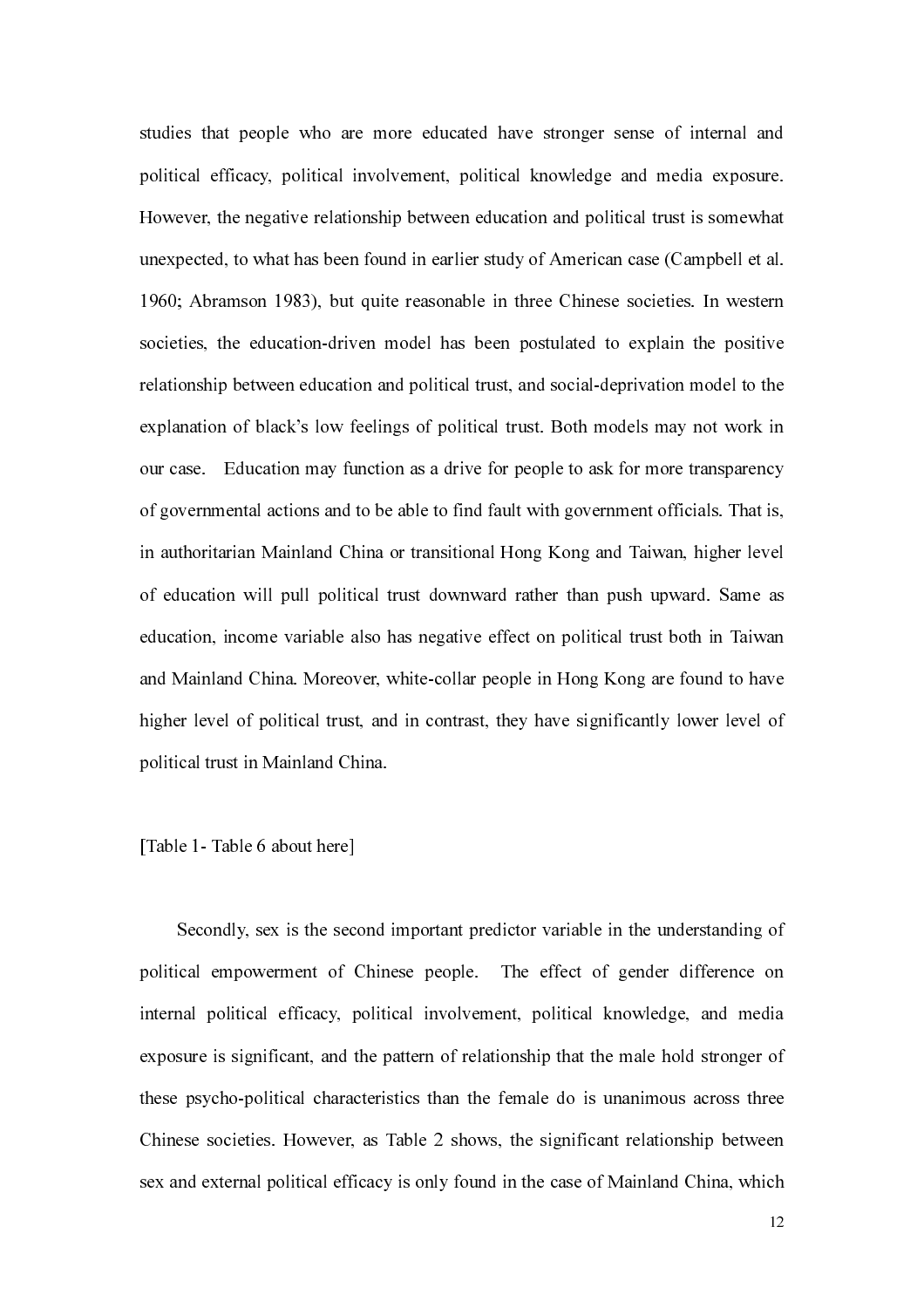may further indicate the belief that politics as a male-dominant business is not only prevalent but even stronger in Mainland China.

 Thirdly, the effect of age variable on the psycho-political characteristics is case dependent, and the pattern is more similar in both Mainland China and Taiwan. Age effect on internal political efficacy and political trust are found significant both in Mainland China and Taiwan, where the old than the young are more likely to have higher level of internal political efficacy and political trust. In Hong Kong, age variable serves as a significant predictor of external political efficacy, and inversely the younger tend to have higher level of political trust. In China, the older are more likely to have higher level of political knowledge. The positive effect of age on media exposure is significant for both Hong Kong and Mainland China cases but not Taiwan.

Fourthly, in Mainland China income variable behaves as a significant predictor for all these components of political empowerment, but its direction of influence on the political efficacy is exceptional, as Table 1 and 2 show, people with higher income have lower level of internal and external political efficacy. Maybe, this finding is mainly caused by the fact that too many missing cases and/or faulty report of income by respondents.

 Finally, turn to assess to how well these demographic and socioeconomic variables in predicting the variations of individual psycho-political characteristics. Our regression models, though simplified and parsimonious by considering a few predictors, function well as shown by their R-square coefficients in Table 1 through Table 6. However, a further elaboration of explanatory model still rooms large for some cases, such as those shown in Table 1, 2 and 3, there needs more explanatory variable to specify the reason why individuals are different in their feelings of internal political efficacy in Mainland China, of political trust in Hong Kong, and of external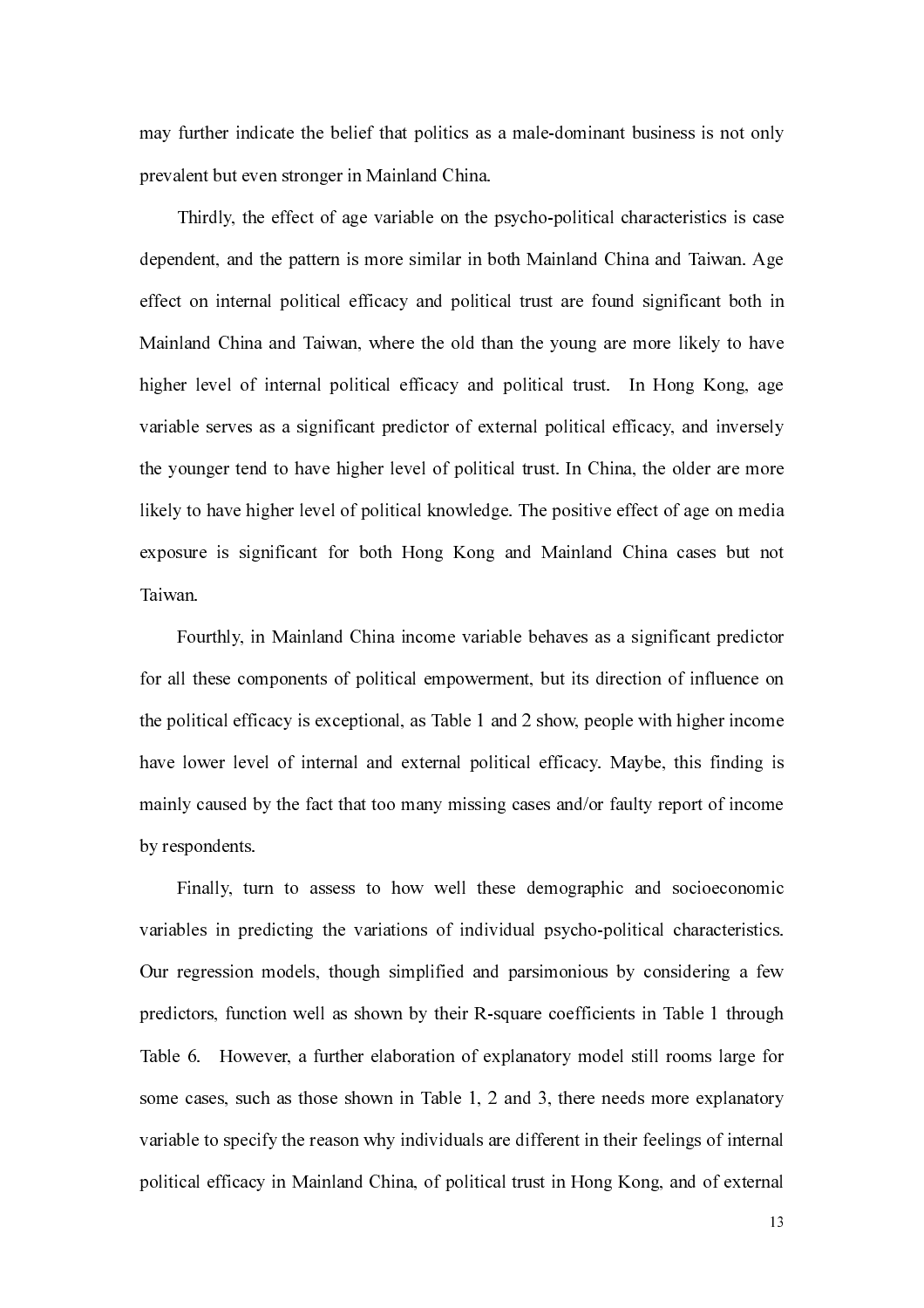political efficacy in all three Chinese societies.

# Psychological Resources of Political Participation

As stated in the opening, political actions are kinds of resource-driven human behavior. In study of American political participation, Verba and Nie (1972) develop the classic standard SES model of political participation, which has long been widely applied ever since. Psychological resources of political participation are addressed to explore what they call "process of politicization" that link higher socioeconomic status with political participation. As we shall see later, the standard socioeconomic model may not work well in three Chinese societies, however, it "process of politicization" component part model stands out and kick off most effect of socioeconomic status on political participation. This truncated socioeconomic model is what we prefer to call it as "political empowerment model," as the process of politicization is directed to emphasize those psycho-political characteristics that empowered people to engage in politics.

In the following, we deal with different participatory modes in separate and come back to look at the over participation in three Chinese. First, on voting participation and its variation is uniformly explained by age, political involvement, and media exposure across three Chinese societies, as reported in Table 7. Moreover, in the case of Mainland China political trust has also significant predictive power for voting participation. As mentioned earlier, Chinese's political trust is extraordinarily high than of Hong Kong people and Taiwanese, and that it leads people to vote in the state-led elections is quite naturally. Second, the election-related participation or campaign activities as shown in Table 8 are significantly predicted by external efficacy and political involvement in Hong Kong. Campaign activities are effectively explained by sex, political involvement and media exposure in Taiwan, and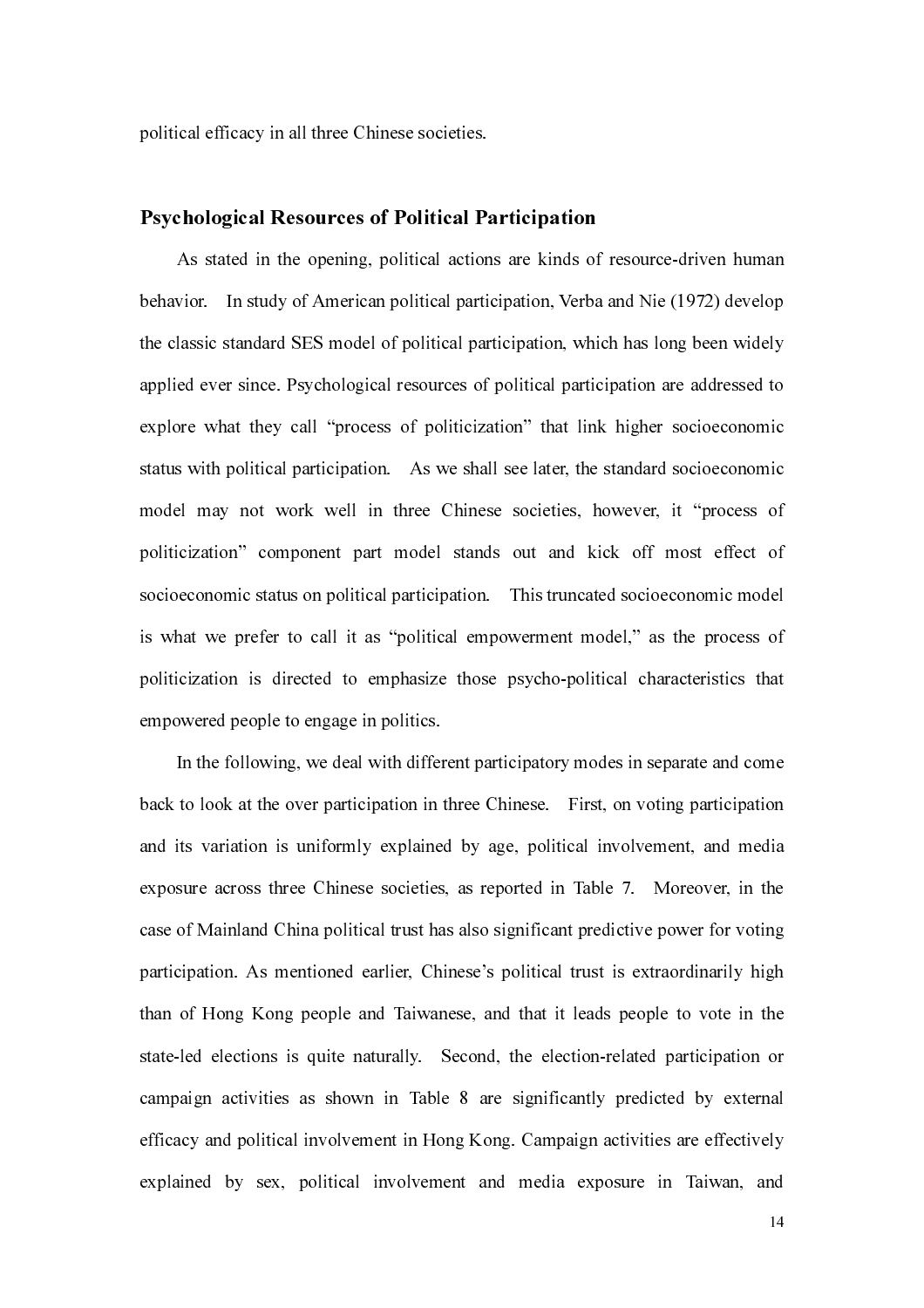election-related activities are influenced by age, internal and external political efficacy, political involvement, and media exposure in Mainland China. The political involvement is the single and most important cross-national determinant of election-related participation.

Third, political involvement is also the cross-national predictor of people particularized contacting, as Table 9 shows. In Taiwan, people with higher income are also more likely to have higher rate of contacting with government officials in pursuit of their benefits. In Mainland China the rate of particularized contacting is more likely increased with individual older age, higher level of internal efficacy, and more media exposure. Fourth, the networking-related participation is a special subset of particularized contacting and both modes of participation are exceptional high in Mainland China shown in Figure 3 and 4. As it goes indirectly through personal ties and social networks rather than personal relationship, effective network-oriented participation is thus built on the crony relationship, not only is it less frequent but always unavailable in an atomized modern society such as Hong Kong and Taiwan. As Table 10 shows, individual political involvement is the only factor that conduces to increase networking participation in Taiwan's and probably do so in Hong Kong's case. Since Mainland China have a high volume of networking participation, besides the most conducive effect of political involvement, people with higher levels of internal and external political efficacy and political trust are also more likely to engage in networking participation.

Fourth, as mentioned before both Adversarial appeal and protest mode of participation are found higher in Hong Kong among three Chinese societies, political involvement is still the major factor that has significant effect on these unconventional participation cross-nationally. In addition to effect of political involvement, Hong Kong people who with lower level of political trust are also more likely to engage in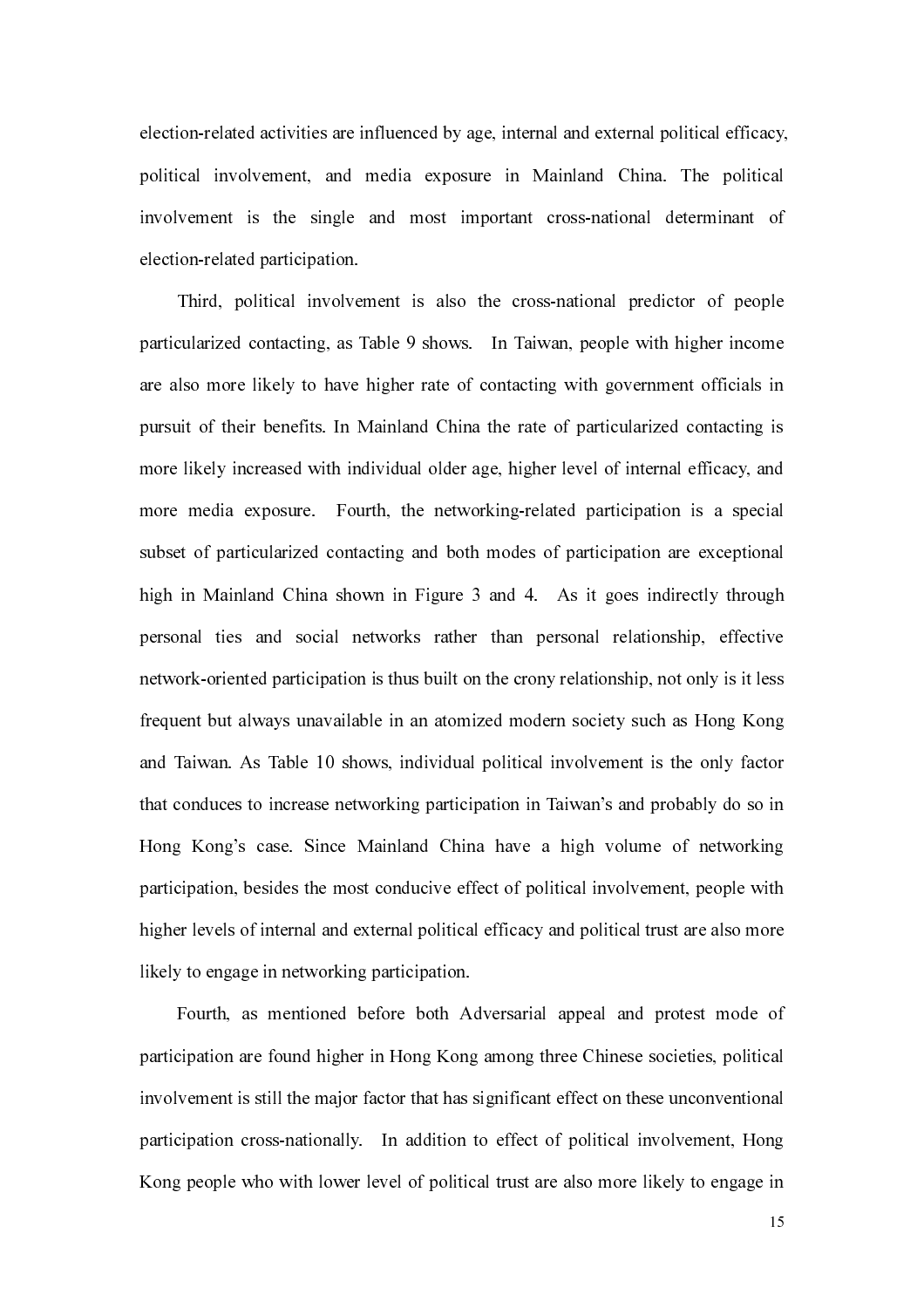adversarial appeal, and protesting participation is also significantly associated with younger age and higher external political efficacy. The positive effect of external efficacy on protest participation in Hong Kong need further elaboration here, since its sign are not consistent to those in the cases of Taiwan and Mainland China. Theoretically, people who have stronger feelings of external efficacy are more likely follow governmental actions, however, at the time of our survey Hong Kong people already known their returning back to Mainland China, and their higher feelings of Hong Kong administration's responsiveness or stronger belief in fitness of existing Hong Kong political system may push them to engage more in protesting, especially in human right issues.

In Taiwan those who have higher income level are more likely to engage in adversarial appeal, while less political trust drives higher up the rate of going protest. In the case of Mainland China, adversarial appeal is more positively affected by higher level of education, income, internal political efficacy and, of course, political involvement, but negatively by external efficacy. Besides the positive effect of Political involvement, People in Mainland China who are male, with low levels of political trust and political knowledge, and more exposed to mass media are also more likely to go protesting.

Finally, turn to the overall participation. In Hong Kong, the overall participation rate is mainly determined by external political efficacy, political involvement, and medial exposure. In Taiwan, the volume of overall participation is affected age, income, political involvement, and media exposure. The rate of overall participation in Mainland China is influenced by sex, age, internal political efficacy, political involvement, and media exposure. As shown in Table 13, it is obviously that political involvement is the most powerful predictor for the volume of overall participation, and media exposure is the second one.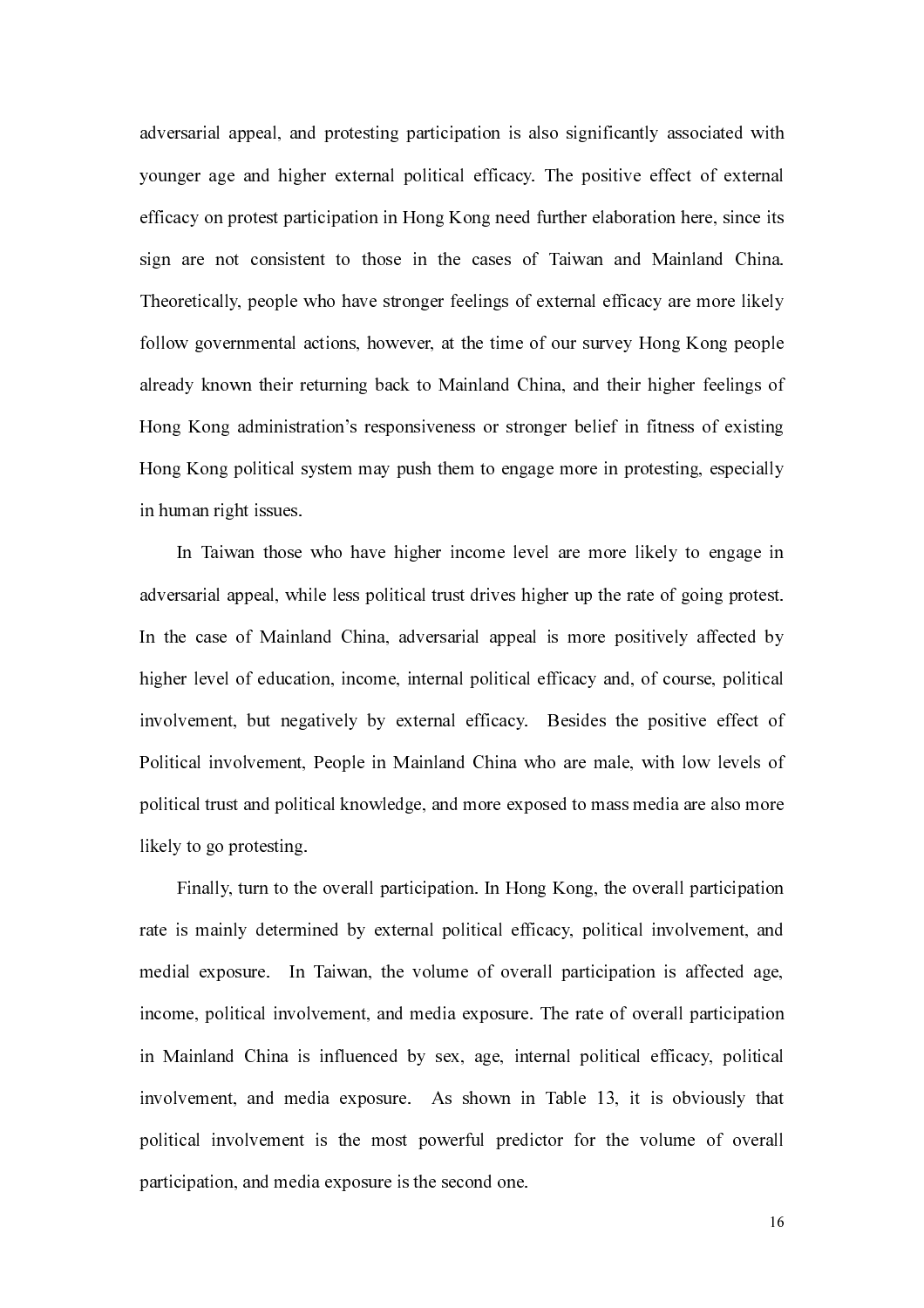To recall, the standard SES model of political participation, as Verba and Nie propose, is hardly held to applied to three Chinese societies as we have shown those variables that represent socioeconomic status such as education, occupation and income are only sparsely and context contingently exerting direct effects on various modes of participation, and they are surely absent in the explanation of overall participation. What stands out in predicting the rate of various participatory acts and the overall participation in Hong Kong, Taiwan, and Mainland China is those psycho-political characteristics highly with their core of "political involvement." As Table 14 shows, in the case of Hong Kong internal political efficacy, political involvement, political knowledge, and media exposure are highly correlated and comprised to a factor, in Taiwan's case political trust (as it negatively correlated) or political distrust added to, and in Mainland China's case similar to that of Taiwan but to drop internal political efficacy. Whether there are one or two factors extracted, these composite factors are highly correlated with the volume of overall political participation.

# Tentative Conclusion

Our analysis treated different modes of participation and the overall volume of political participation as dependent variables, respectively, to see how psycho-political characteristics are related to them, and follow the standard socioeconomic model to include demographic and socioeconomic variables in our causal analysis. Our data analysis show the participatory acts in three Chinese societies are more psychological pushed than socioeconomic pulled. Of course the process of politicization not only matter as shown in the standard model of political participation, and it should be more a dominant factor in pushing higher up people's participatory acts of different modes.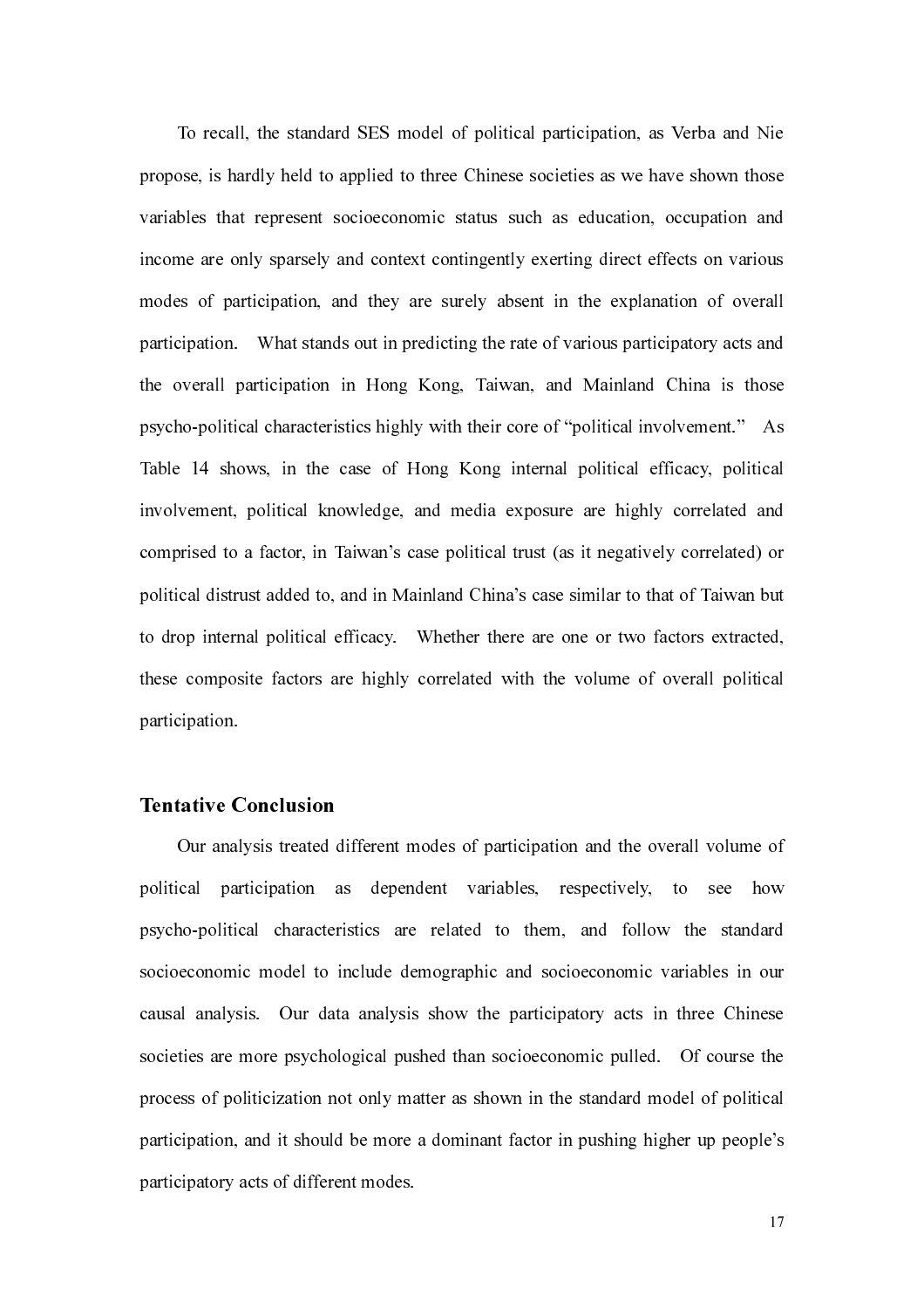As found in our analysis, Taiwan has long history of election practice, so Taiwanese have higher rate of voting and election-related participation. With stronger civil tradition people in Hong Kong have higher level of unconventional participation such as adversarial appeal and protest. People in Mainland China then have higher level of output-oriented participation as contacting or networking participation. Since the shape of political participation in three Chinese societies is different the relative importance of psychological resources of participation is also varied accordingly.

Individual psycho-political characteristics as embodied in internal political efficacy, external political efficacy, political involvement, political knowledge and media exposure, are also constrained by socioeconomic environments where one is a member. The components of political empowerment are therefore varied and distributed unevenly across three Chinese societies.

To sum up, psychological resources of political participation such as involvement, efficacy, and skill are more important than socioeconomic status in determining the rate of political participation in Hong Kong, Taiwan and Mainland China. The model of political participation in three Chinese society is more a truncated rather than a full socioeconomic model, and we tentatively propose it as the political empowerment model of political participation.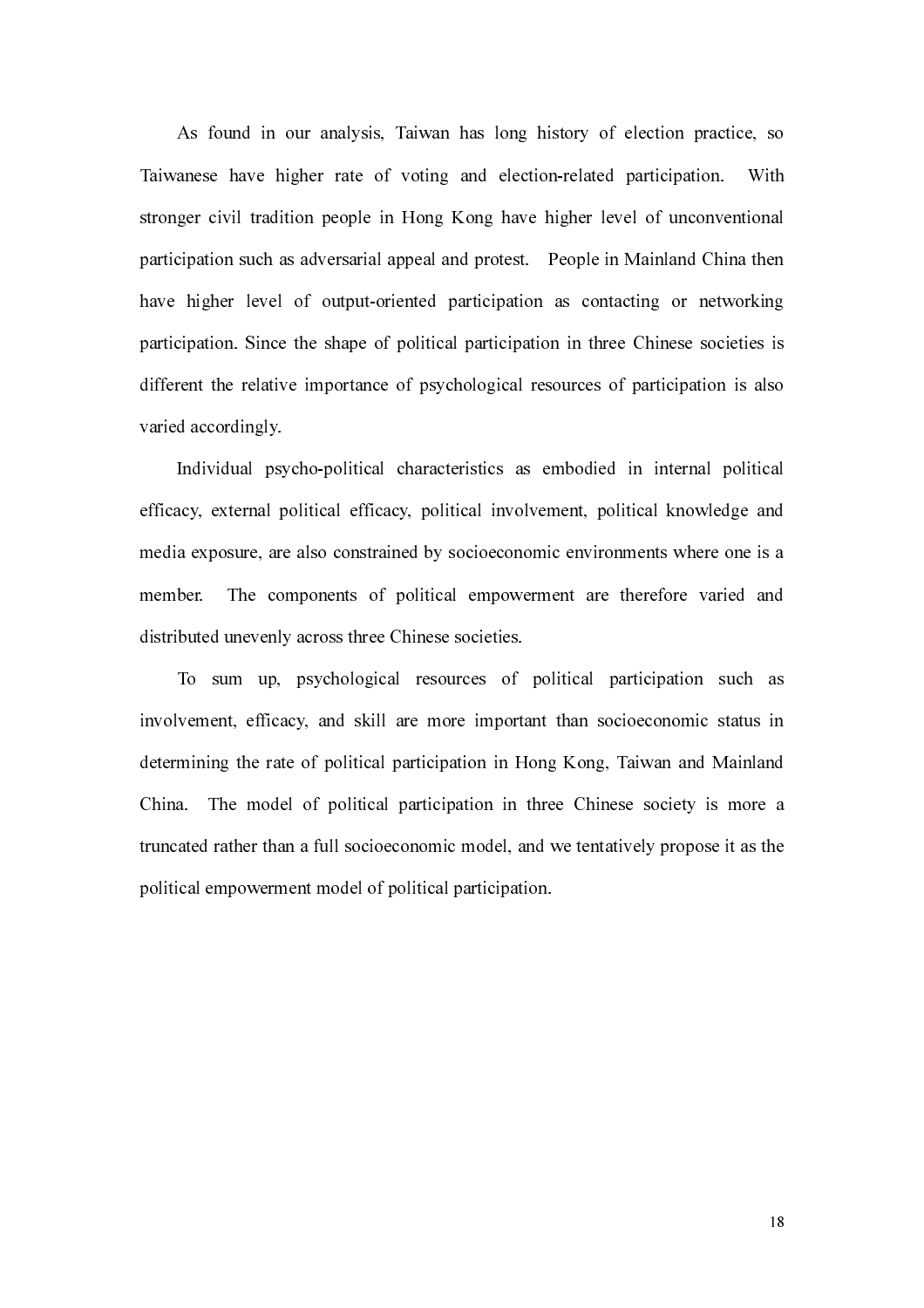#### References Cited:

- Abramson, Paul R. 1983. Political Attitudes in America: Formation and Change. San Francisco: W. H. Freeman.
- Balch, George I. 1974. "Multiple Indicators in Survey Research: the Concept 'Sense of Political Efficacy.'." Political Methodology 1: 1-43.
- Campbell, Angus, G. Gurin, and Warren. E. Miller. 1954. The Voter Decides. Evanston: Row and Peterson.
- Campbell, Angus, Philip E. Converse, Warren E. Miller, and Donald Stokes. 1960. The American Voter. New York : John Wiley and Sons.
- Citrin, Jack. 1974. "Comment: The Political Relevance of Trust in Government." American Political Science Review 68: 973-998.
- Craig, Stephen C., Richard G. Niemi, and Glenn E. Silver. 1990. "Political Efficacy and Trust: A Report on the NES Pilot Study Items." Political Behavior 12: 289-314.
- Milbrath, Lester W. 1965. Political Participation. Chicago: Rand McNally.
- Milbrath, Lester W., and M. L. Goel. 1977. Political Participation: How and Why Do People Get Involvedd in Politics. Chicago: Rand McNally.
- Miller, Arthur. 1974. "Political Issues and Trust in Government: 1964-1970." American Political Science Review 68: 951-972.
- Verba, Sidney, and Norman H. Nie, 1972. Participation in America: Political Democracy and Social Equality. New York: Harper & Row.
- Verba, Sidney, Norman H. Nie, and Jae-on Kim. 1971. The Modes of participation: A Cross-National Comparison. Beverly Hills: Sage Publications.
- Verba, Sidney, Norman H. Nie, and Jae-on Kim. 1978. Participation and Political Equality. Cambridge: Cambridge University Press.
- Wolfinger, Raymond E. and Sten J. Rosenstone. 1980. Who Votes? New Haven and London: Yale University Press.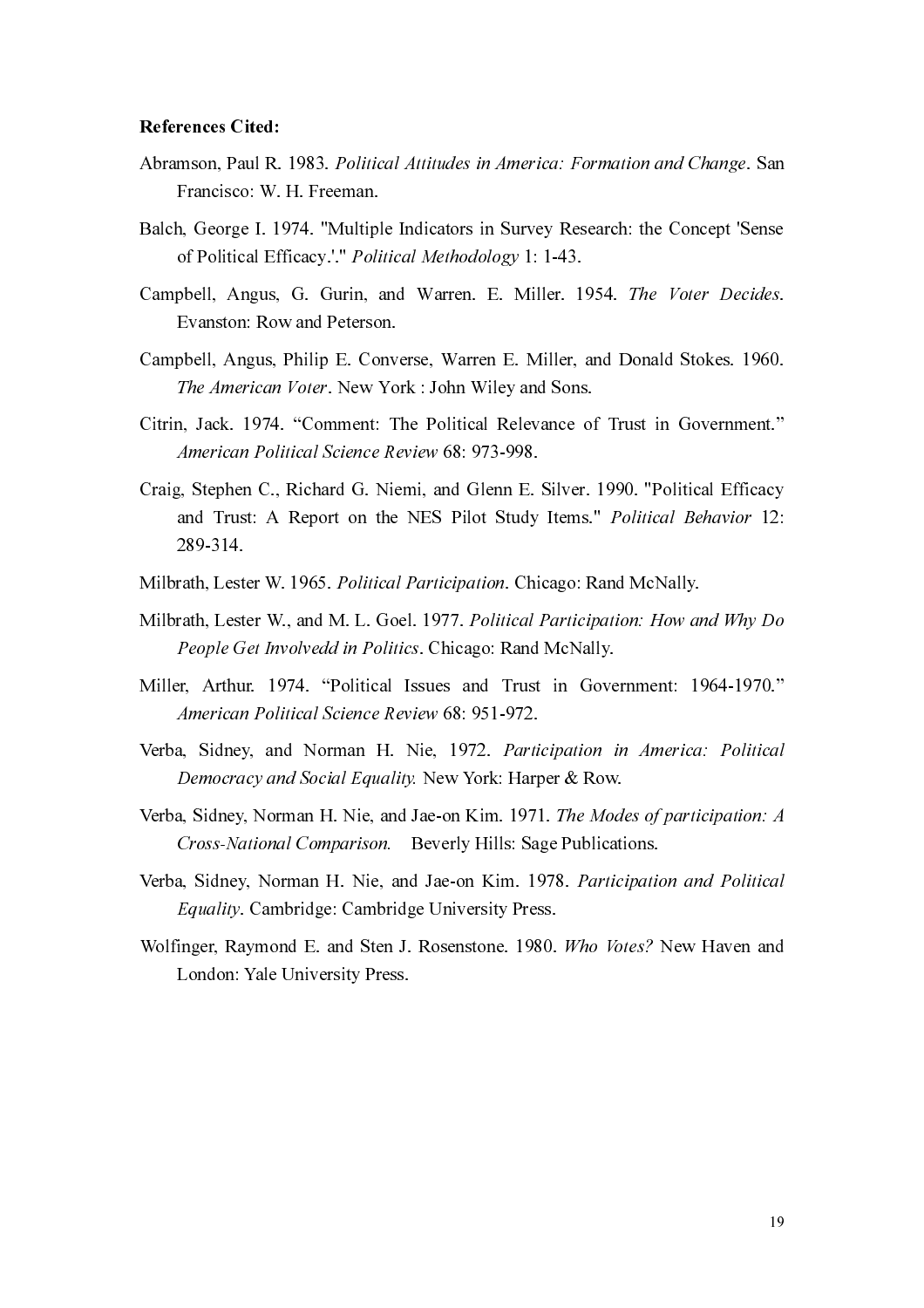



Survey Area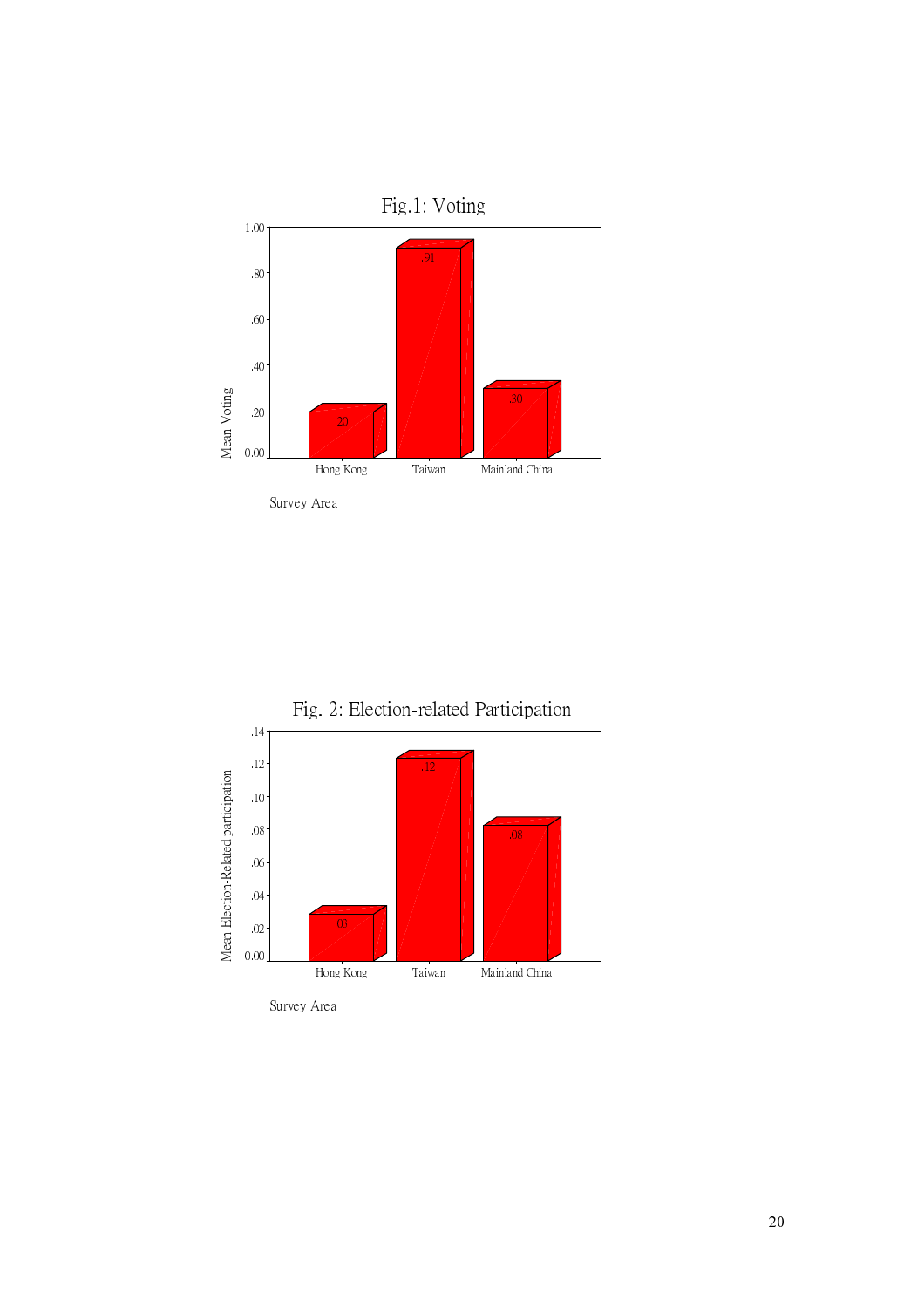

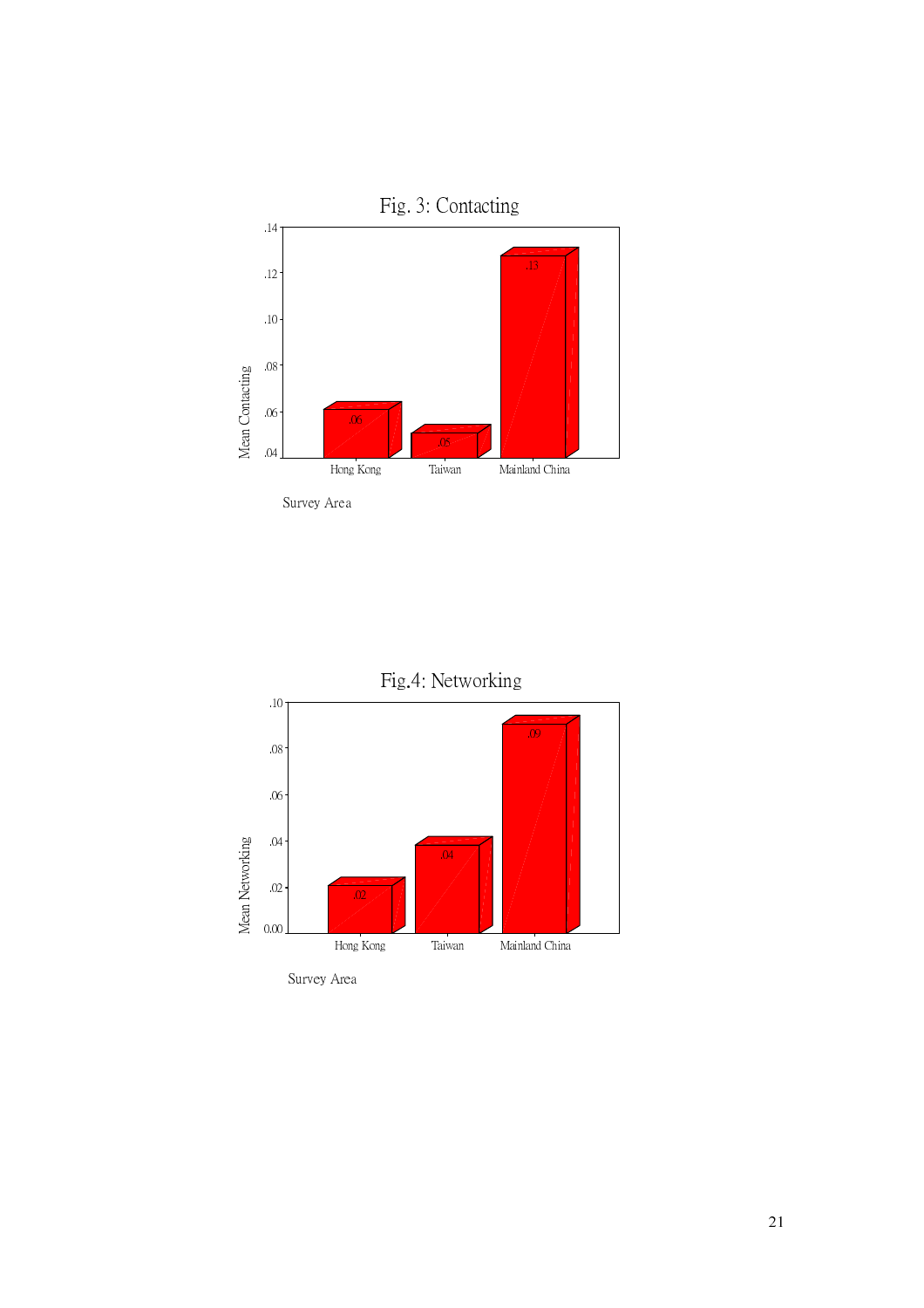



Survey Area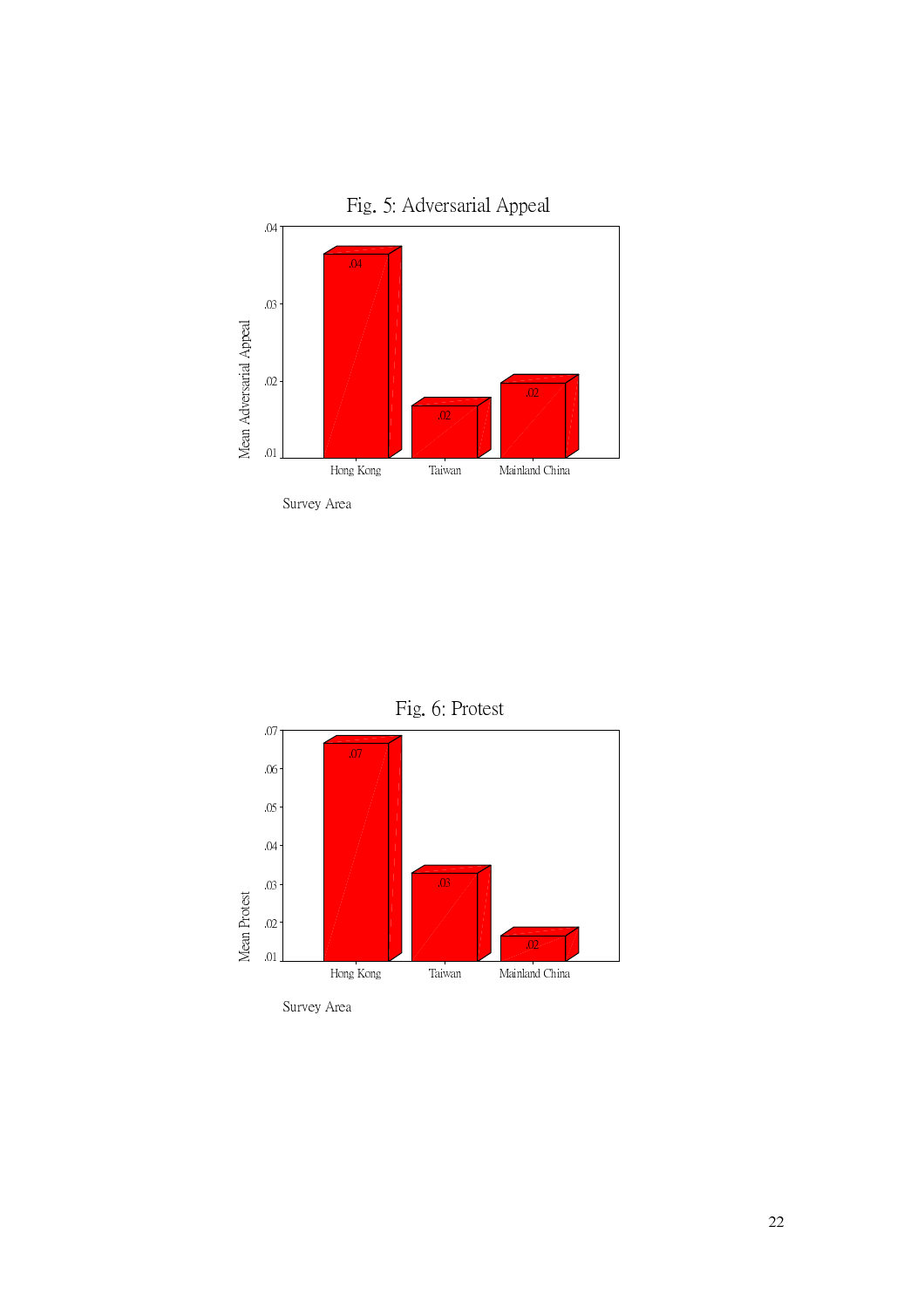



Survey Area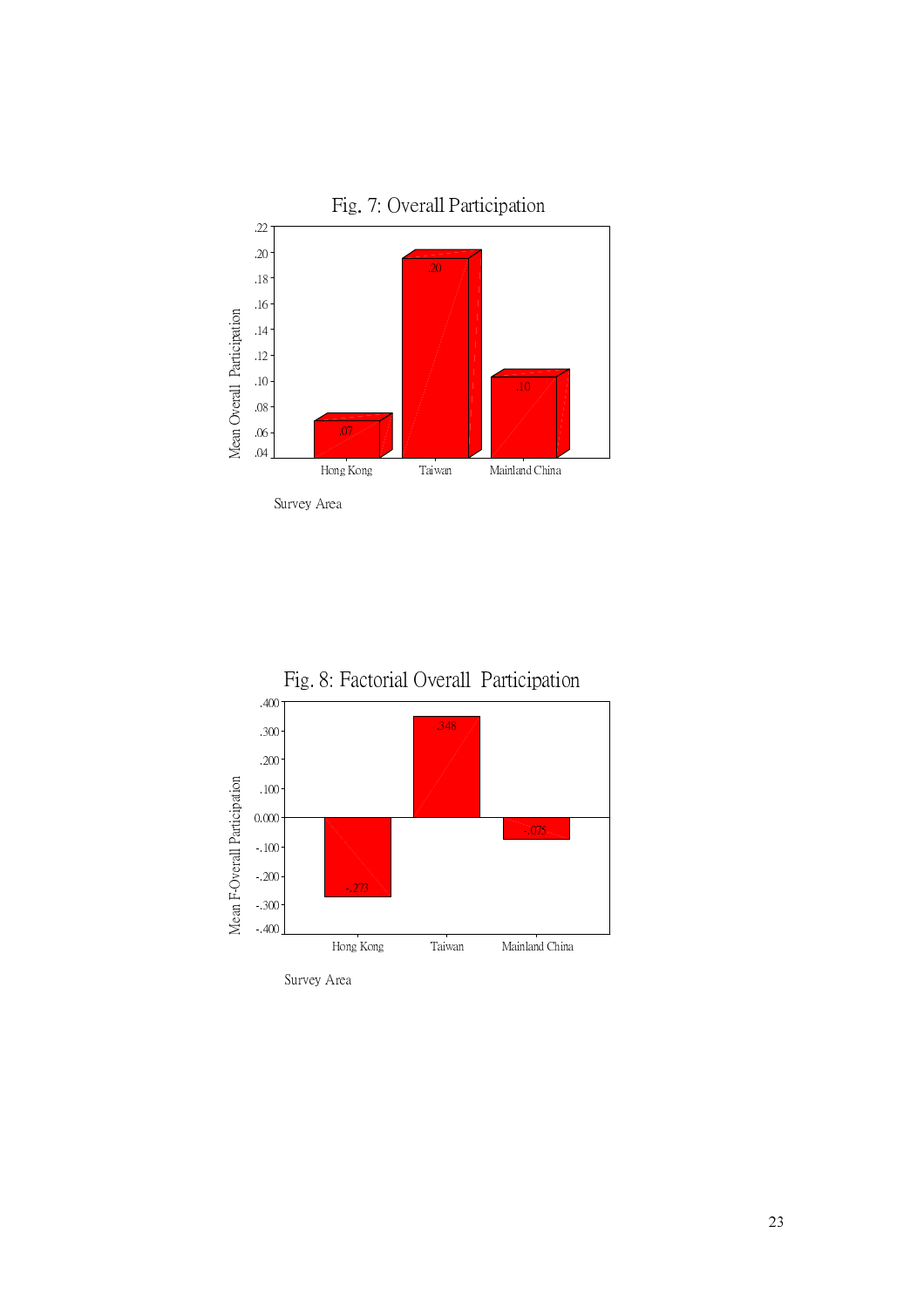



Survey Area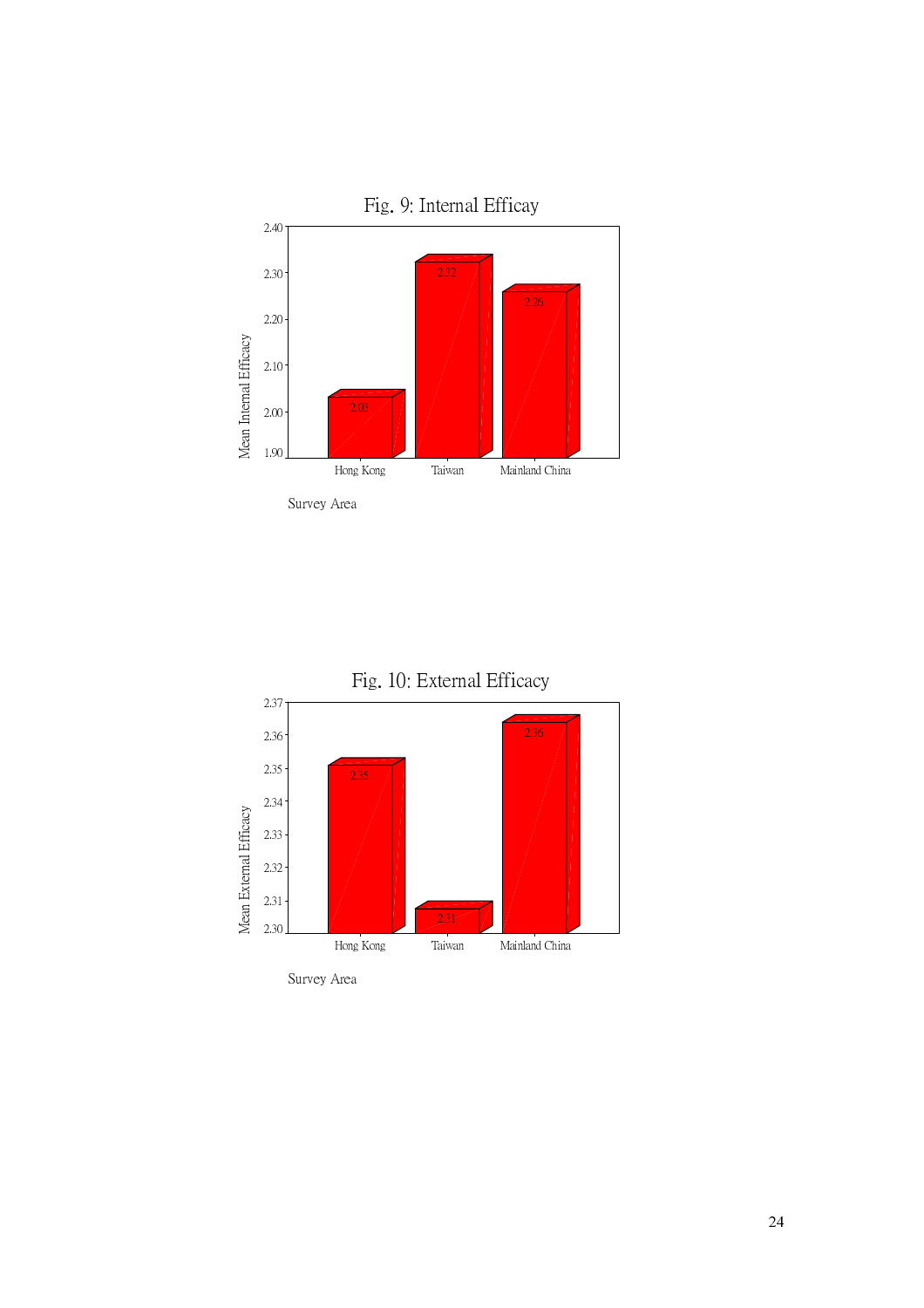



Survey Area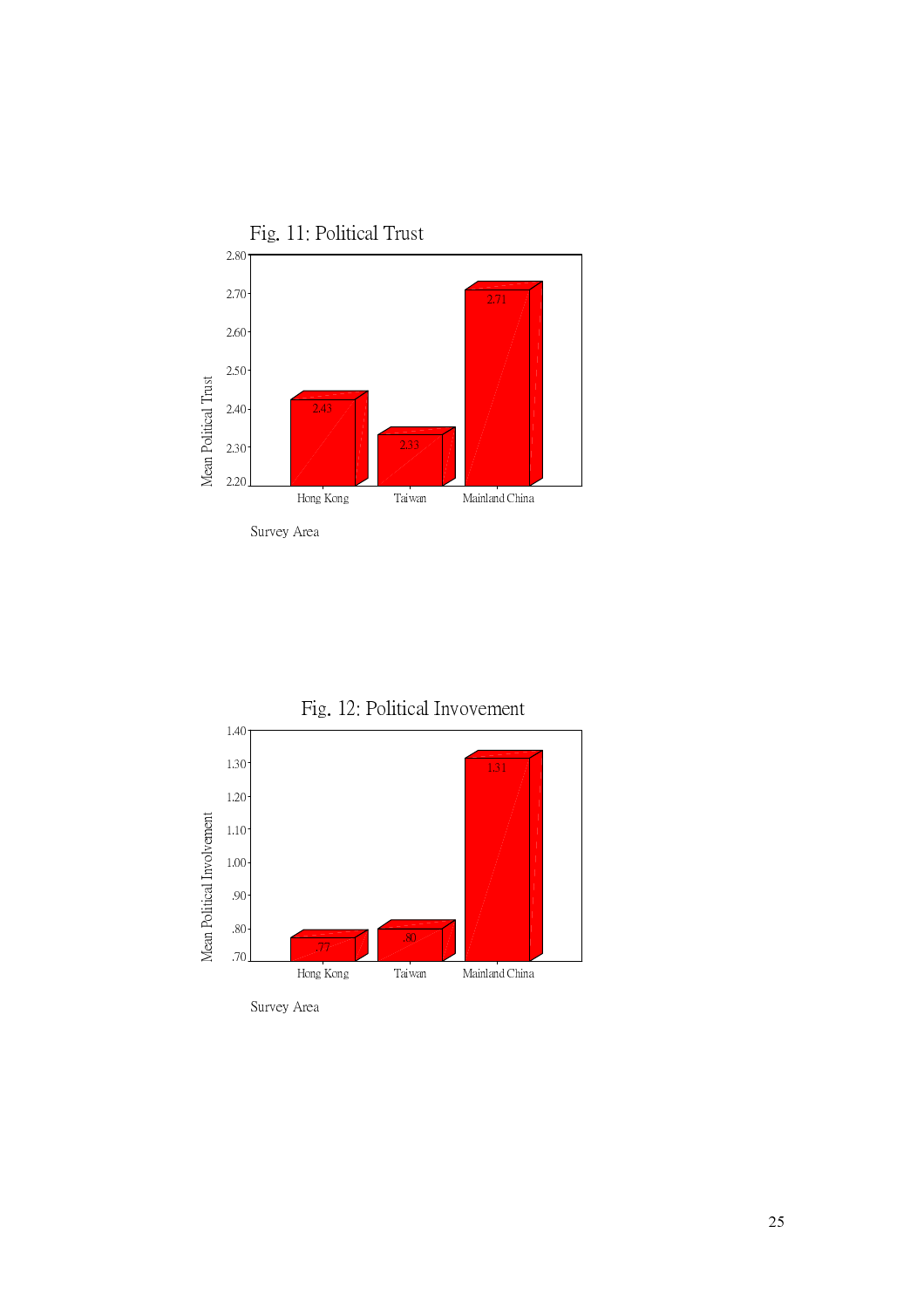

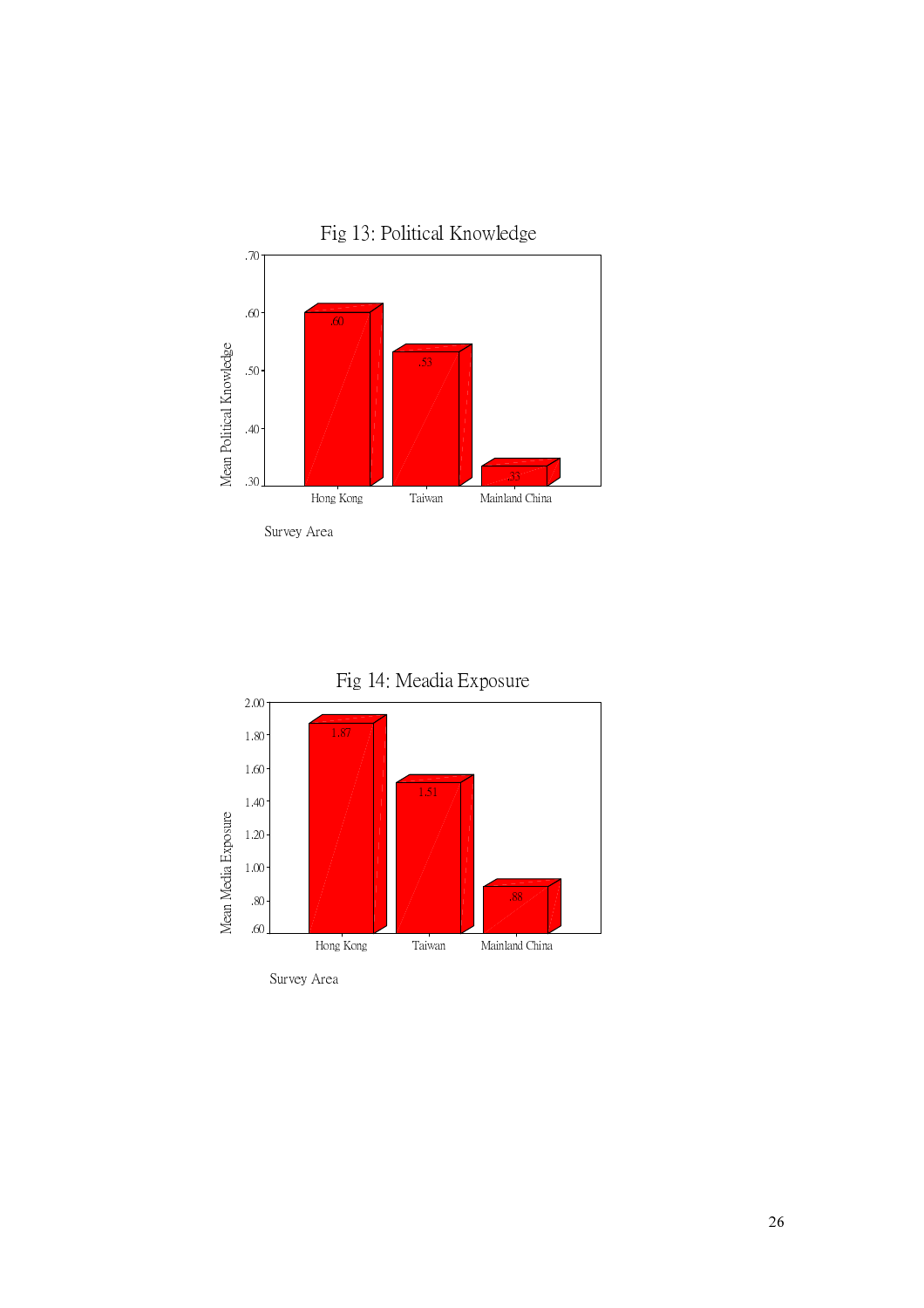|                                       | Hong Kong   | Taiwan      | Mainland China |  |
|---------------------------------------|-------------|-------------|----------------|--|
| Predictor Variables                   | <b>Beta</b> | <b>Beta</b> | <b>Beta</b>    |  |
| Sex (male=1, female=0)                | $.211***$   | $144***$    | $.121***$      |  |
| Age                                   | .062        | $.151***$   | $.081***$      |  |
| Years of Education                    | $.286***$   | $.559***$   | $.119***$      |  |
| Occupation (white collar=1, others=0) | $-.020$     | .031        | $.056**$       |  |
| Month Family Income                   | .028        | .041        | $-074***$      |  |
| Adjusted R Square                     | .128        | .309        | .037           |  |
| N                                     | 677         | 835         | 2,649          |  |

Table 1: OLS estimates of Internal Efficacy

 $*$  p<.01,  $*$  p<.01,  $*$  p<.001.

Table 2: OLS estimates of External Efficacy

|                                       | Hong Kong | Taiwan    | Mainland China |
|---------------------------------------|-----------|-----------|----------------|
| Predictor Variables                   | Beta      | Beta      | Beta           |
| Sex (male=1, female=0)                | .007      | .013      | $.081***$      |
| Age                                   | $-106*$   | $-0.016$  | $-005$         |
| Years of Education                    | $.210***$ | $.211***$ | $.110***$      |
| Occupation (white collar=1, others=0) | $-048$    | .002      | $-011$         |
| Month Family Income                   | $-.008$   | .032      | $-048*$        |
| Adjusted R Square                     | .062      | .051      | .020           |
| N                                     | 663       | 800       | 2,668          |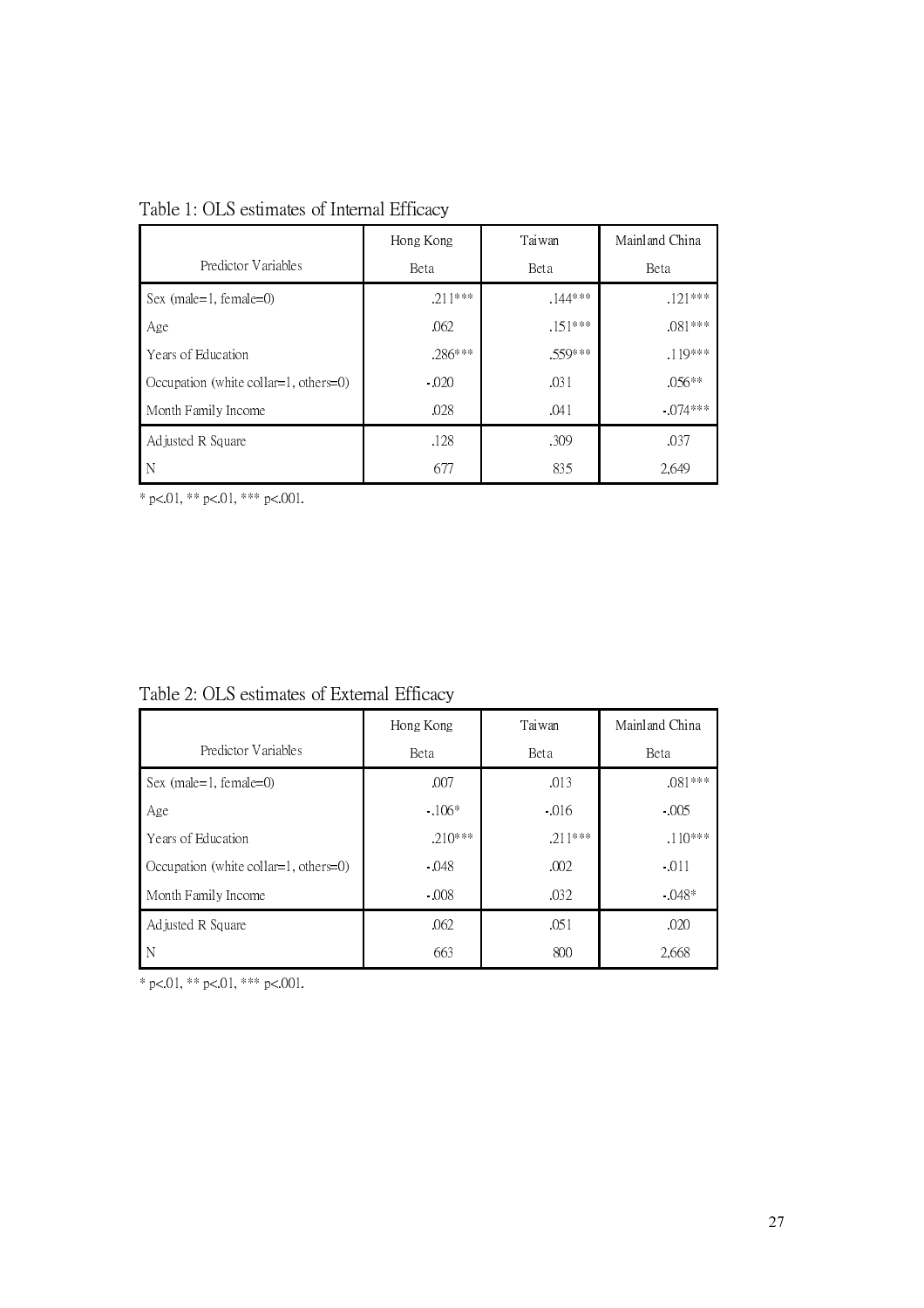|                                       | Hong Kong | Taiwan      | Mainland China |
|---------------------------------------|-----------|-------------|----------------|
| Predictor Variables                   | Beta      | <b>Beta</b> | <b>Beta</b>    |
| Sex (male=1, female=0)                | .081      | .024        | $-029$         |
| Age                                   | .057      | $215***$    | $.132***$      |
| Years of Education                    | $-232***$ | $-145**$    | $-340***$      |
| Occupation (white collar=1, others=0) | $.089*$   | $-.009$     | $-.080***$     |
| Month Family Income                   | $-019$    | $-.094*$    | $-0.096***$    |
| Adjusted R Square                     | .053      | .128        | .243           |
| N                                     | 627       | 697         | 2,505          |

Table 3: OLS estimates of Political Trust

\* p<.01, \*\* p<.01, \*\*\* p<.001.

Table 4: OLS estimates of Political Invovement

|                                       | Hong Kong   | Taiwan      | Mainland China |  |
|---------------------------------------|-------------|-------------|----------------|--|
| Predictor Variables                   | <b>Beta</b> | <b>Beta</b> | <b>B</b> eta   |  |
| Sex $(male=1, female=0)$              | $.185***$   | $.214***$   | $.170***$      |  |
| Age                                   | $-.007$     | .000        | $-032$         |  |
| Years of Education                    | $.362***$   | $.430***$   | $.360***$      |  |
| Occupation (white collar=1, others=0) | .016        | $.079**$    | $.039*$        |  |
| Month Family Income                   | .067        | .033        | $.060***$      |  |
| Adjusted R Square                     | .219        | .308        | .229           |  |
| N                                     | 719         | 956         | 3,293          |  |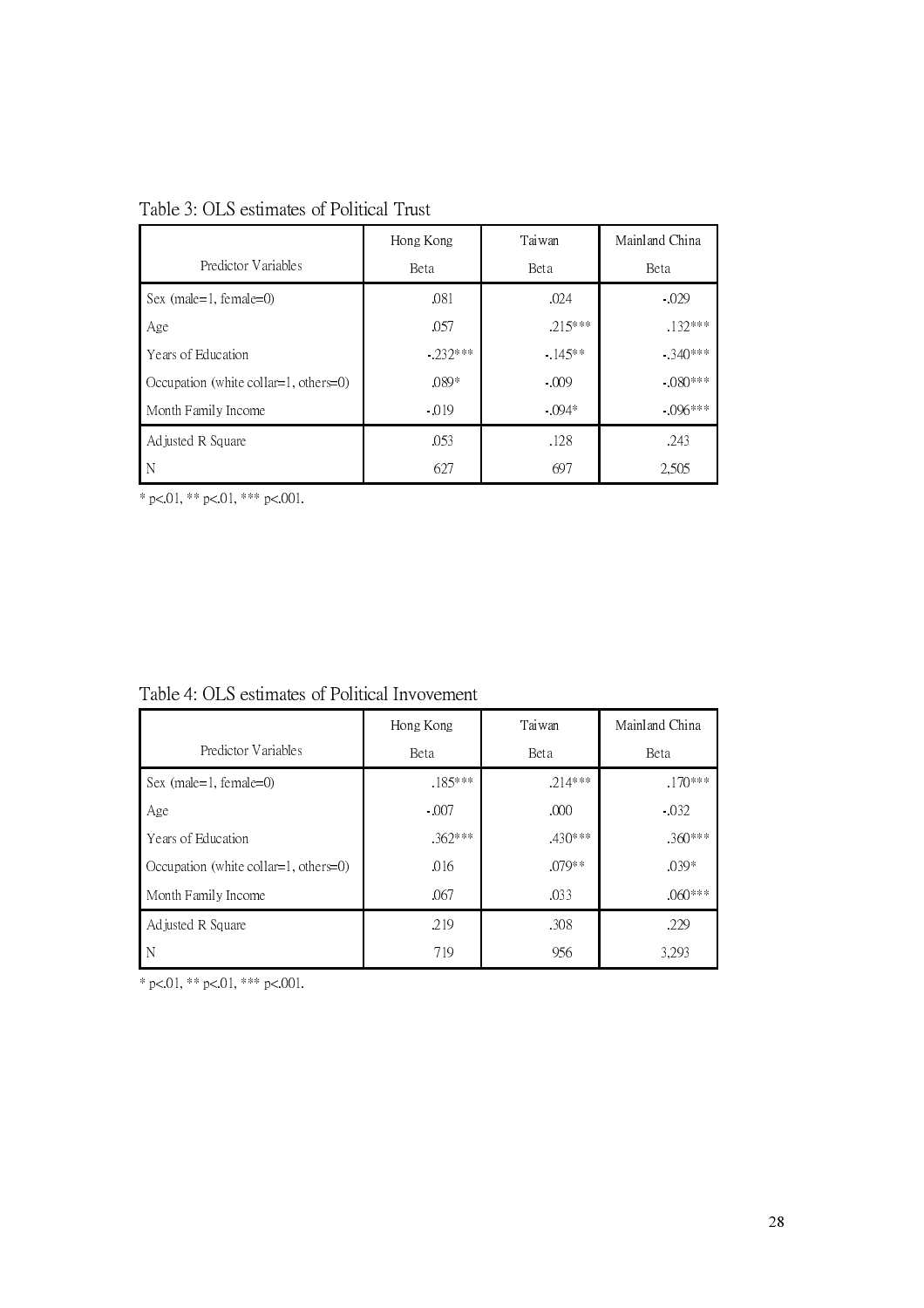|                                       | Taiwan<br>Hong Kong |           | Mainland China |
|---------------------------------------|---------------------|-----------|----------------|
| Predictor Variables                   | Beta                | Beta      | Beta           |
| Sex (male=1, female=0)                | $.363***$           | $.261***$ | $.218***$      |
| Age                                   | .065                | .035      | $.087***$      |
| Years of Education                    | $.320***$           | .545***   | $.504***$      |
| Occupation (white collar=1, others=0) | .012                | $.055*$   | $.112***$      |
| Month Family Income                   | .050                | .012      | $.137***$      |
| Adjusted R Square                     | .274                | .422      | .446           |
| N                                     | 719                 | 956       | 3,293          |

Table 5: OLS estimates of Political Knowledge

\* p<.01, \*\* p<.01, \*\*\* p<.001.

Table 6: OLS estimates of Media Exposure

|                                       | Hong Kong | Taiwan  | Mainland China |
|---------------------------------------|-----------|---------|----------------|
| Predictor Variables                   | Beta      | Beta    | Beta           |
| Sex (male=1, female=0)                | $.086*$   | $140**$ | $.039*$        |
| Age                                   | $.122**$  | .057    | $.081***$      |
| Years of Education                    | .345***   | .494*** | .398***        |
| Occupation (white collar=1, others=0) | $-020$    | .054    | $.180***$      |
| Month Family Income                   | .047      | .055    | $.145***$      |
| Adjusted R Square                     | .107      | .301    | .302           |
| N                                     | 719       | 956     | 3,093          |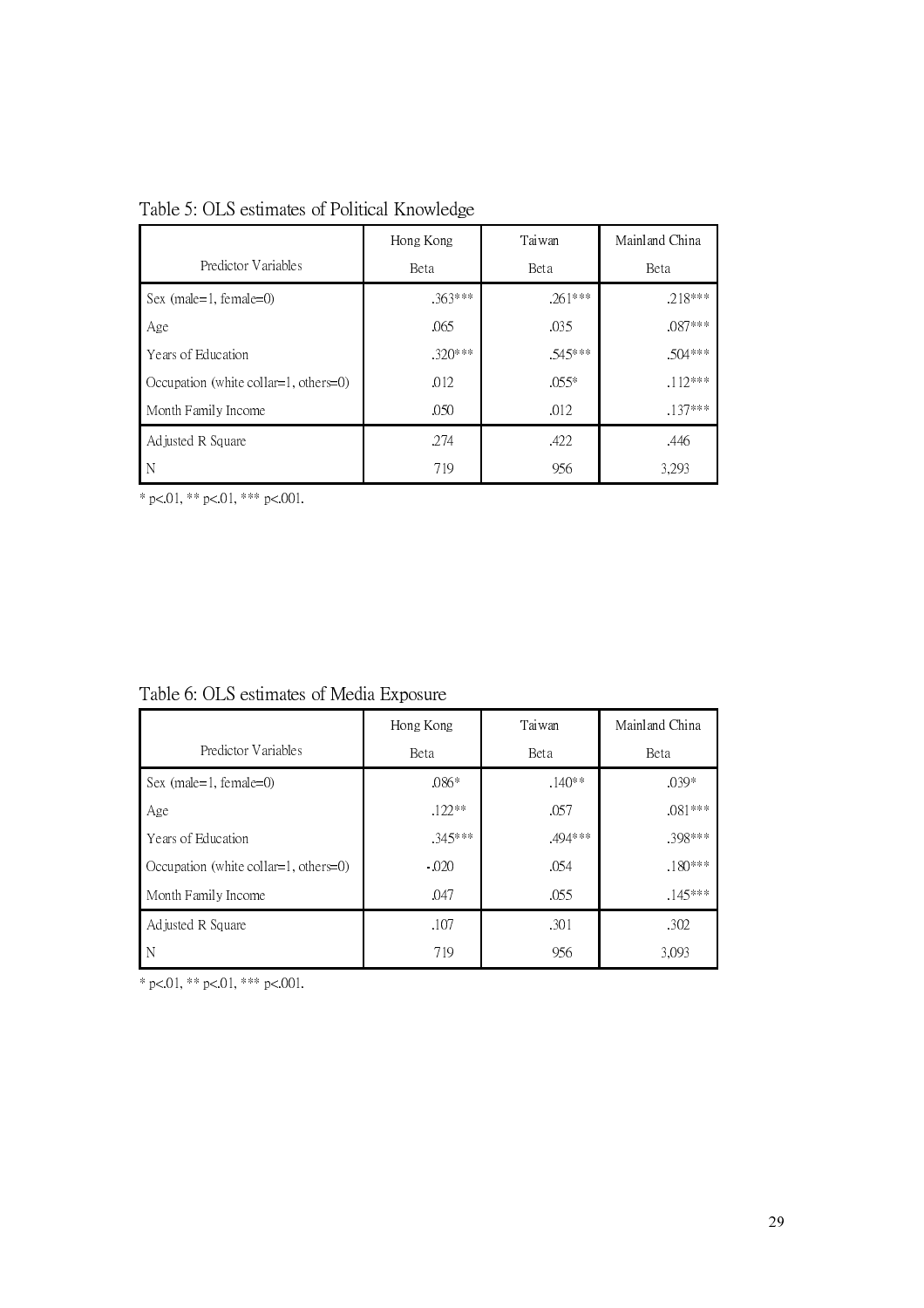|                                       | Hong Kong | Taiwan   | Mainland China |
|---------------------------------------|-----------|----------|----------------|
| Predictor Variables                   | Beta      | Beta     | Beta           |
| Sex (male=1, female=0)                | $-0.56$   | $-024$   | .042           |
| Age                                   | $.113*$   | $.142**$ | $.147***$      |
| Years of Education                    | $-014$    | .013     | .004           |
| Occupation (white collar=1, others=0) | $-047$    | .014     | $-014$         |
| Month Family Income                   | $-049$    | .013     | .023           |
| Internal Efficacy                     | .056      | $-064$   | $-022$         |
| External Efficacy                     | .042      | .039     | .005           |
| Political Trust                       | .004      | .024     | $.074**$       |
| Political Involvement                 | .182***   | $.114*$  | $.075**$       |
| Political Knowledge                   | .036      | $-061$   | $-015$         |
| Media Exposure                        | .172***   | .098 @   | $.147***$      |
| Adjusted R Square                     | .085      | .016     | .046           |
| N                                     | 627       | 697      | 2,205          |

Table 7: OLS estimates of Voting Participation

\* p<.01, \*\* p<.01, \*\*\* p<.001. @ p=.054

|                                       | Hong Kong | Taiwan  | Mainland China |  |
|---------------------------------------|-----------|---------|----------------|--|
| Predictor Variables                   | Beta      | Beta    | Beta           |  |
| Sex (male=1, female=0)                | $-0.53$   | $.088*$ | .030           |  |
| Age                                   | $-030$    | .042    | .090***        |  |
| Years of Education                    | $-081$    | .021    | $-013$         |  |
| Occupation (white collar=1, others=0) | .083      | .064    | .016           |  |
| Month Family Income                   | .021      | .029    | .025           |  |
| Internal Efficacy                     | .081      | .041    | .090***        |  |
| External Efficacy                     | $.102*$   | .018    | $.047*$        |  |
| Political Trust                       | $-037$    | $-030$  | $.059*$        |  |
| Political Involvement                 | .172***   | .316*** | .219***        |  |
| Political Knowledge                   | $-027$    | $-012$  | $-042$         |  |
| Media Exposure                        | .064      | $.105*$ | $.137***$      |  |
| Adjusted R Square                     | .061      | .219    | .109           |  |
| N                                     | 627       | 697     | 2205           |  |

|  |  | Table 8: OLS estimates of Election-rated Participation |  |  |
|--|--|--------------------------------------------------------|--|--|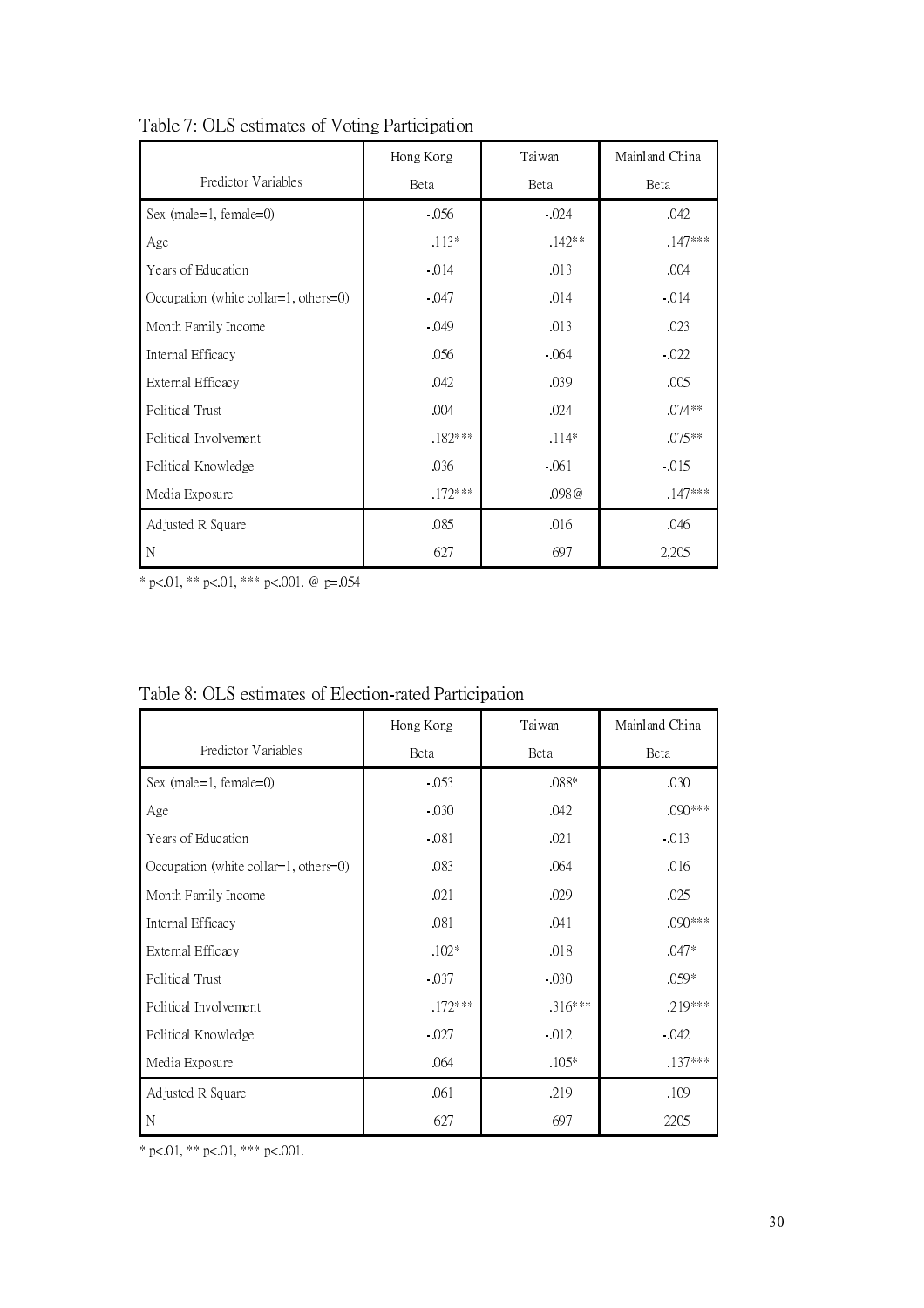|                                       | Hong Kong | Taiwan    | Mainland China |
|---------------------------------------|-----------|-----------|----------------|
| Predictor Variables                   | Beta      | Beta      | Beta           |
| Sex (male=1, female=0)                | $-005$    | .013      | $.046*$        |
| Age                                   | $-005$    | .091@     | .079**         |
| Years of Education                    | .096      | .019      | .059           |
| Occupation (white collar=1, others=0) | .082      | .006      | $-014$         |
| Month Family Income                   | $-002$    | $.105**$  | .007           |
| Internal Efficacy                     | .013      | .051      | $.069**$       |
| External Efficacy                     | .001      | .028      | $-018$         |
| Political Trust                       | $-0.56$   | $-017$    | $-0.029$       |
| Political Involvement                 | $.157**$  | $.256***$ | $.135***$      |
| Political Knowledge                   | $-042$    | $-051$    | .001           |
| Media Exposure                        | .053      | .021      | $.069**$       |
| Adjusted R Square                     | .064      | .089      | .066           |
| N                                     | 627       | 697       | 2,205          |

Table 9: OLS estimates of Contacting

\* p<.01, \*\* p<.01, \*\*\* p<.001. @ p=.056

|                                       | Hong Kong | Taiwan  | Mainland China |  |
|---------------------------------------|-----------|---------|----------------|--|
| Predictor Variables                   | Beta      | Beta    | Beta           |  |
| Sex (male=1, female=0)                | .006      | .021    | .021           |  |
| Age                                   | .040      | $-046$  | $-020$         |  |
| Years of Education                    | .042      | $-049$  | .061#          |  |
| Occupation (white collar=1, others=0) | .076      | .008    | .017           |  |
| Month Family Income                   | .024      | .055    | .043           |  |
| Internal Efficacy                     | $-020$    | .050    | $.050*$        |  |
| External Efficacy                     | .055      | .046    | $-051*$        |  |
| Political Trust                       | .017      | .015    | $-070**$       |  |
| Political Involvement                 | .098@     | .191*** | .158***        |  |
| Political Knowledge                   | $-0.076$  | $-018$  | $-0.54$        |  |
| Media Exposure                        | .038      | .021    | .024           |  |
| Adjusted R Square                     | .012      | .048    | .063           |  |
| N                                     | 627       | 697     | 2,205          |  |

# Table 10: OLS estimates of Networking

 $\overline{\ast p}$ <.01,  $\ast \overline{\ast p}$ <.01,  $\ast \overline{\ast p}$ <.001. (@ p=.052, # p=.053)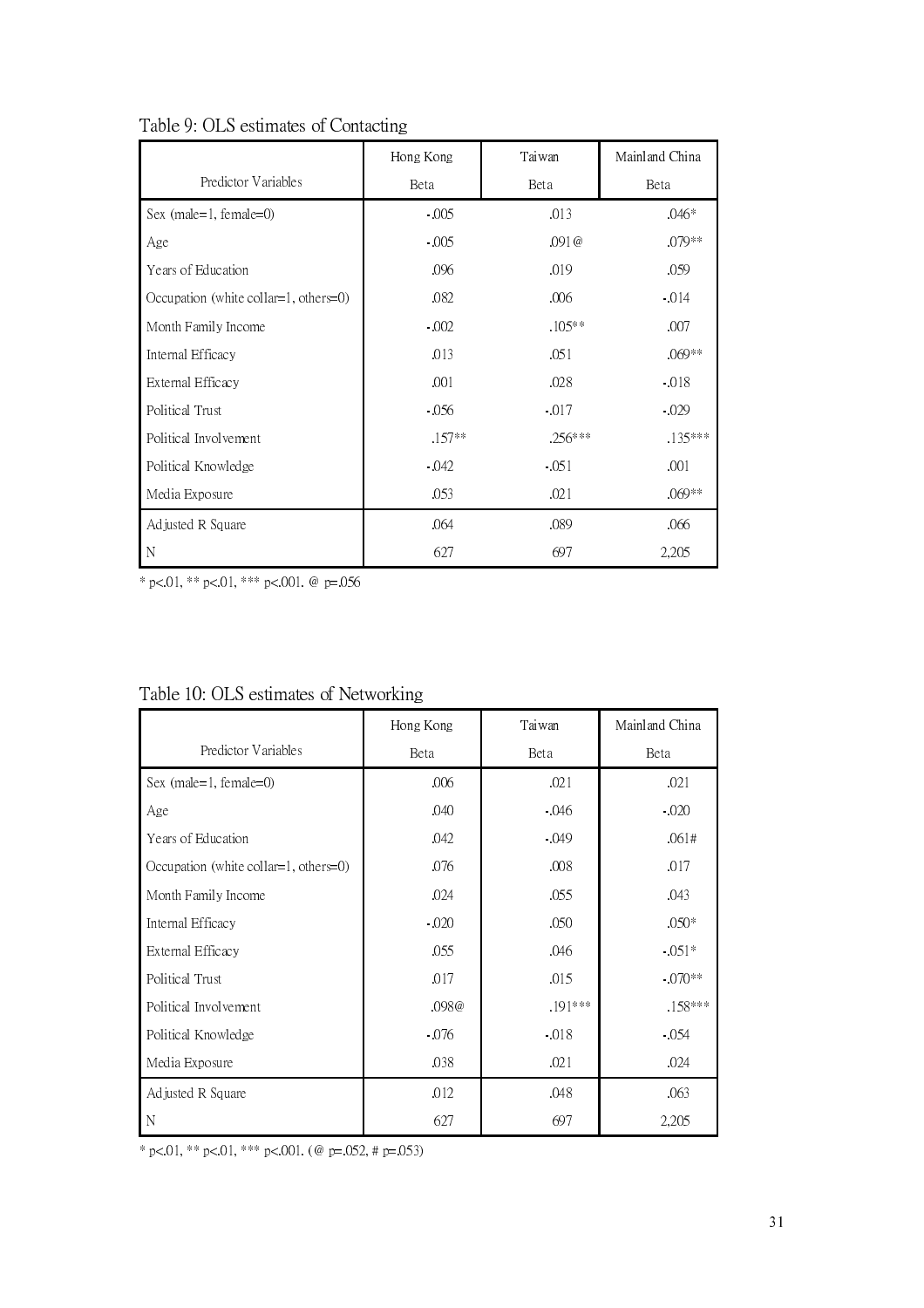|                                       | Hong Kong |          | Mainland China |  |
|---------------------------------------|-----------|----------|----------------|--|
| Predictor Variables                   | Beta      | Beta     | Beta           |  |
| Sex (male=1, female=0)                | .016      | .010     | .008           |  |
| Age                                   | $-052$    | .018     | .045           |  |
| Years of Education                    | $-041$    | .037     | $.066*$        |  |
| Occupation (white collar=1, others=0) | .075      | .003     | .010           |  |
| Month Family Income                   | $-0.042$  | $.093*$  | $.057*$        |  |
| Internal Efficacy                     | .011      | .039     | $.057*$        |  |
| External Efficacy                     | .045      | .035     | $-054*$        |  |
| Political Trust                       | $-081*$   | .000     | .014           |  |
| Political Involvement                 | $.242***$ | $.126**$ | $.053*$        |  |
| Political Knowledge                   | $-0.042$  | $-048$   | $-001$         |  |
| Media Exposure                        | .078      | .037     | .002           |  |
| Adjusted R Square                     | .081      | .035     | .018           |  |
| N                                     | 627       | 697      | 2,205          |  |

Table 11: OLS estimates of Adversarial Appeal

\* p<.01, \*\* p<.01, \*\*\* p<.001.

|                                       | Hong Kong | Taiwan   | Mainland China |  |
|---------------------------------------|-----------|----------|----------------|--|
| Predictor Variables                   | Beta      | Beta     | Beta           |  |
| Sex (male=1, female=0)                | $-031$    | $-.017$  | $.046*$        |  |
| Age                                   | $-125**$  | $-005$   | $-039$         |  |
| Years of Education                    | $-039$    | .051     | .025           |  |
| Occupation (white collar=1, others=0) | .049      | .027     | $-035$         |  |
| Month Family Income                   | $-043$    | .012     | $-010$         |  |
| Internal Efficacy                     | $-0.01$   | .084     | .018           |  |
| External Efficacy                     | .119**    | $-0.34$  | $-039$         |  |
| Political Trust                       | $-075$    | $-079*$  | $-057*$        |  |
| Political Involvement                 | $.263***$ | $.143**$ | $.114***$      |  |
| Political Knowledge                   | $-0.036$  | $-035$   | $-067*$        |  |
| Media Exposure                        | .052      | .018     | $.055*$        |  |
| Adjusted R Square                     | .119      | .053     | .027           |  |
| N                                     | 627       | 697      | 2,205          |  |

# Table 12: OLS estimates of Protest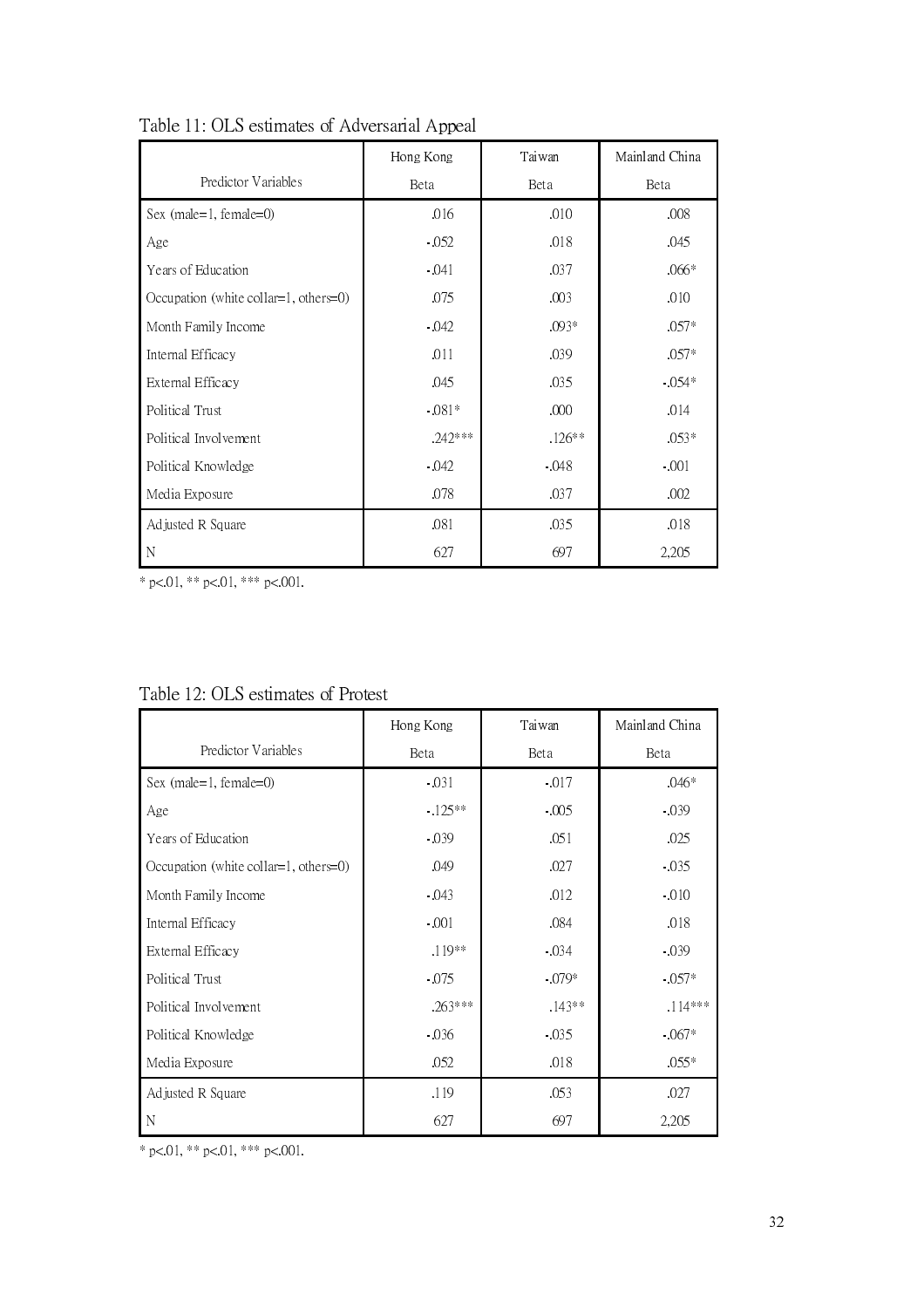|                                       | Taiwan<br>Hong Kong |           | Mainland China |  |
|---------------------------------------|---------------------|-----------|----------------|--|
| Predictor Variables                   | Beta                | Beta      | Beta           |  |
| Sex (male=1, female=0)                | $-050$              | .025      | $.054*$        |  |
| Age                                   | .022                | $.100*$   | $.103***$      |  |
| Years of Education                    | $-.007$             | .019      | .046           |  |
| Occupation (white collar=1, others=0) | .048                | .036      | .000           |  |
| Month Family Income                   | $-040$              | $.077*$   | .041           |  |
| Internal Efficacy                     | .049                | .028      | $.076***$      |  |
| External Efficacy                     | $.096*$             | .044      | $-0.015$       |  |
| Political Trust                       | $-054$              | $-0.017$  | .008           |  |
| Political Involvement                 | 316***              | $.324***$ | $.227***$      |  |
| Political Knowledge                   | $-0.025$            | $-066$    | $-050$         |  |
| Media Exposure                        | $.163***$           | $.103*$   | $.140***$      |  |
| Adjusted R Square                     | .174                | .161      | .126           |  |
| N                                     | 627                 | 697       | 2,205          |  |

Table 13: OLS estimates of the Overall Participation

\* p<.01, \*\* p<.01, \*\*\* p<.001.

|                                                                          | Hong Kong            |           | Taiwan   | Mainland China  |           |  |  |
|--------------------------------------------------------------------------|----------------------|-----------|----------|-----------------|-----------|--|--|
| Psycho-political                                                         |                      |           | Factor   |                 |           |  |  |
| characteristics                                                          | Factor loadings      |           | loadings | Factor loadings |           |  |  |
|                                                                          | Factor 2<br>Factor 1 |           | Factor 1 | Factor 1        | Factor 2  |  |  |
| Internal Efficacy                                                        | .517                 | .351      | .671     | .052            | .835      |  |  |
| External Efficacy                                                        | $-018$               | .805      | .287     | .038            | .551      |  |  |
| Political Trust                                                          | $-0.070$             | $-582$    | $-410$   | $-734$          | .186      |  |  |
| Political Involvement                                                    | .277<br>.744         |           | .763     | .600            | .470      |  |  |
| Political Knowledge                                                      | .772<br>.005         |           | .759     | .816            | .120      |  |  |
| Media Exposure                                                           | .687                 | $-207$    |          | .754            | .189      |  |  |
| Eigenvalues                                                              | 1.995                | 1.130     | 2.364    | 2.335           | 1.109     |  |  |
| % of Variance                                                            | 31.585               | 20.484    | 39.396   | 35.614          | 21.784    |  |  |
| Valid cases                                                              | 665                  |           | 763      | 2041            |           |  |  |
| Pearson Correlation Between Factors and the Over all participation scale |                      |           |          |                 |           |  |  |
| Overall Participation                                                    | $.302**$             | $.158***$ | .322***  | $.201***$       | $.198***$ |  |  |

Table 14: Factor Analysis of Psycho-political resources (varimax rotation)

\*\*\* p<.001. (2-tailed)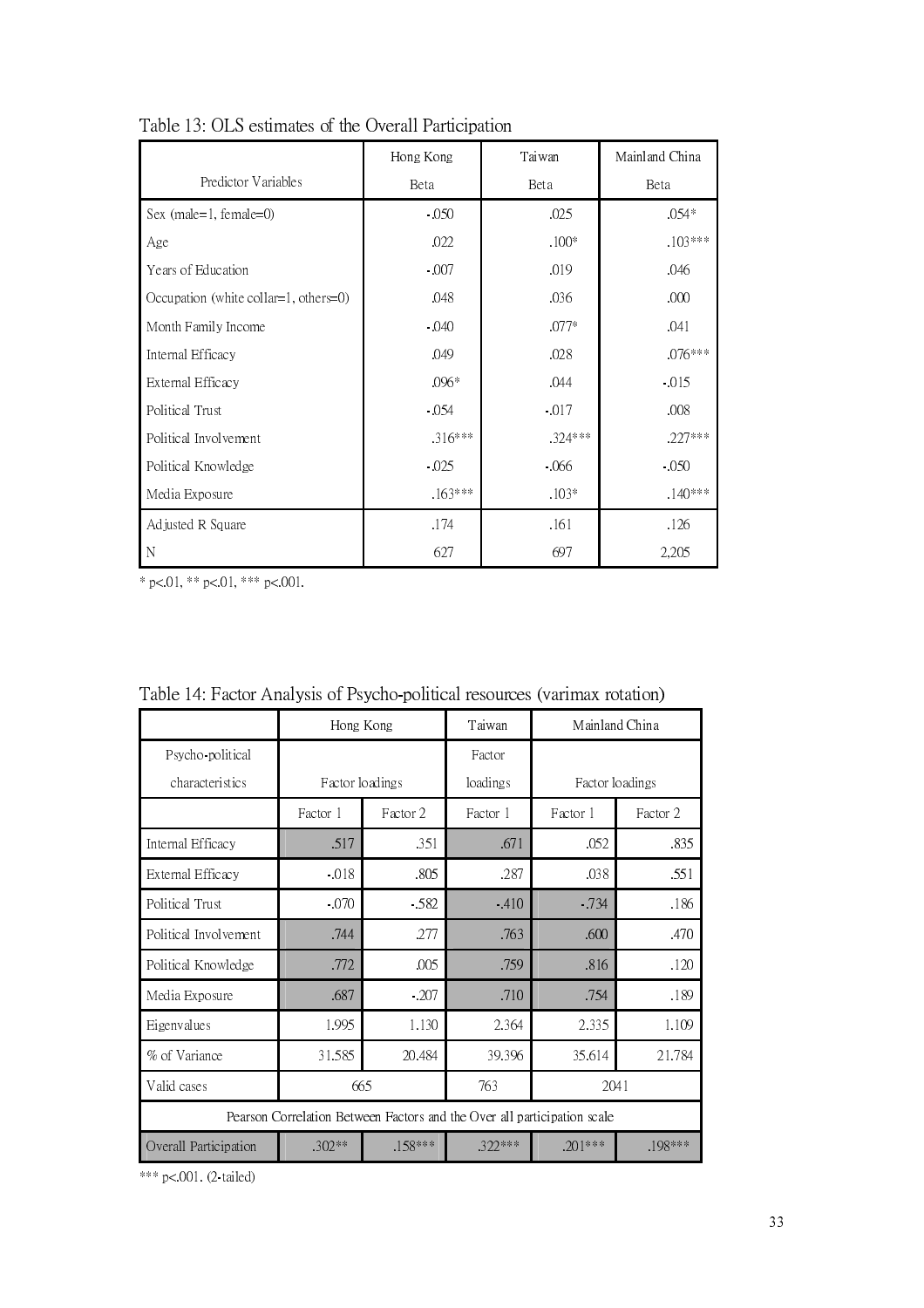| Survey Area       |              | Voting   | Election-<br>Related | Contactin<br>g | Networki<br>ng | Adversari<br>al Appeal | Protest   | Overall<br>Participat<br>ion |
|-------------------|--------------|----------|----------------------|----------------|----------------|------------------------|-----------|------------------------------|
| Hong<br>Kong      | Mean         | .1992    | .0286                | .0609          | .0207          | .0364                  | .0665     | .0687                        |
|                   | N            | 892      | 892                  | 892            | 892            | 892                    | 892       | 892                          |
|                   | Std.<br>Dev. | .34429   | .10995               | .16833         | .08858         | .08984                 | .17027    | .09677                       |
| Taiwan            | Mean         | .9101    | .1235                | .0508          | .0383          | .0168                  | .0328     | .1954                        |
|                   | N            | 1402     | 1402                 | 1402           | 1402           | 1402                   | 1402      | 1402                         |
|                   | Std.<br>Dev. | .28610   | .19069               | .15406         | .14965         | .07671                 | .10553    | .09545                       |
| Mainland<br>China | Mean         | .3010    | .0825                | .1275          | .0906          | .0198                  | .0167     | .1029                        |
|                   | $\mathbf N$  | 3,287    | 3,287                | 3,287          | 3,287          | 3,287                  | 3,287     | 3,287                        |
|                   | Std.<br>Dev. | .20250   | .12526               | .18061         | .19888         | .09059                 | .07755    | .08718                       |
| Total             | Mean         | .4378    | .0842                | .0976          | .0663          | .0217                  | .0287     | .1207                        |
|                   | $\mathbf N$  | 5,581    | 5,581                | 5,581          | 5581           | 5581                   | 5581      | 5,581                        |
|                   | Std.<br>Dev. | .37390   | .14555               | .17602         | .17619         | .08742                 | .10622    | .10138                       |
| Mean<br>Test      | Eta          | .738 *** | $.204***$            | $.168***$      | $.075**$       | $.168***$              | $.412***$ | .443 ***                     |

Appendix Table 1: Comparison of Participatory Acts in Hong Kong, Taiwan ,and Mainland China

\*\* p<.01, \*\*\* p<.001.